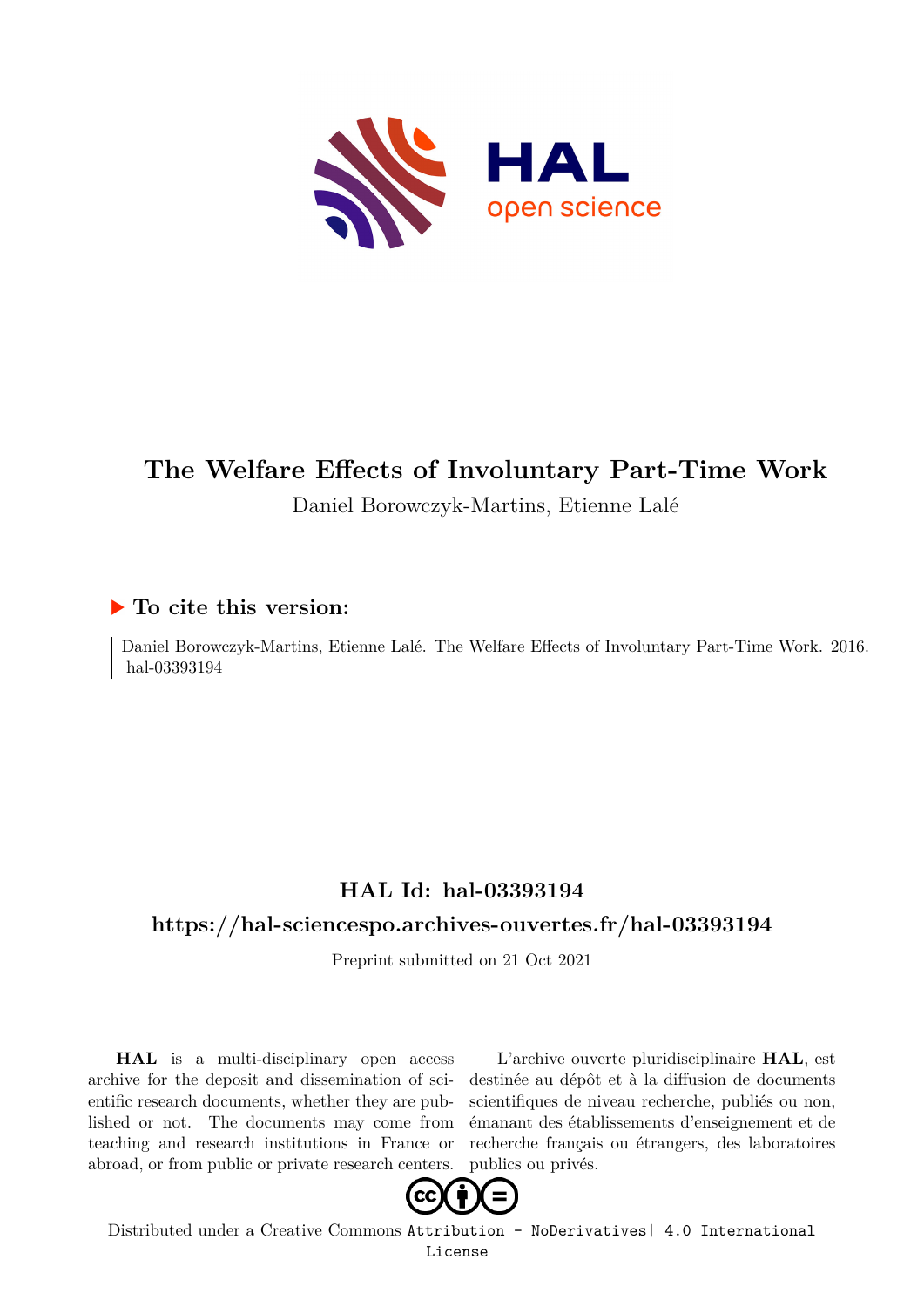

*Discussion paper 2016-05* 

# **THE WELFARE EFFECTS OF INVOLUNTARY PART-TIME WORK**

**Daniel Borowczyk-Martins Etienne Lalé** 

*Sciences Po Economics Discussion Papers*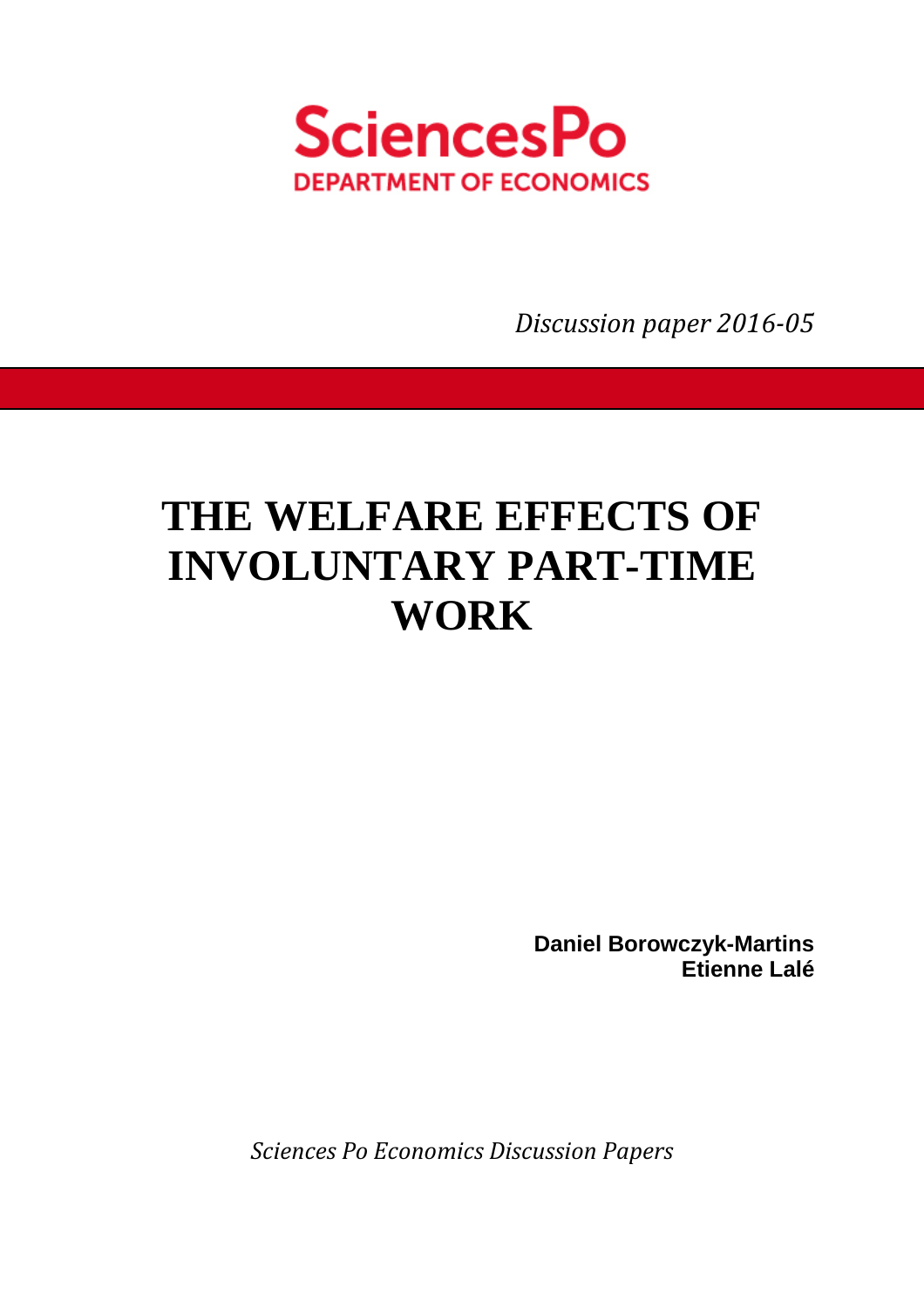# The Welfare Effects of Involuntary Part-time Work<sup>∗</sup>

Daniel Borowczyk-Martins† Sciences Po and IZA

Etienne Lalé‡ University of Bristol and IZA

May 2016

#### Abstract

Employed individuals in the U.S. are increasingly more likely to work part-time involuntarily than to be unemployed. Spells of involuntary part-time work are different from unemployment spells: a full-time worker who takes on a part-time job suffers an earnings loss while remaining employed, and is unlikely to receive income compensation from publicly-provided insurance programs. We analyze these differences through the lens of an incomplete-market, job-search model featuring unemployment risk alongside an additional risk of involuntary part-time employment. A calibration of the model consistent with U.S. institutions and labor-market dynamics shows that involuntary part-time work generates lower welfare losses relative to unemployment. This finding relies critically on the much higher probability to return to full-time employment from part-time work. We interpret it as a premium in access to full-time work faced by involuntary part-time workers, and use our model to tabulate its value in consumption-equivalent units.

Keywords: Involuntary part-time work; Unemployment; Welfare

JEL codes: E21; E32; J21.

<sup>∗</sup>This paper is largely based on Borowczyk-Martins and Lalé [2016b]. The dataset built to estimate eligibility for the earned income tax credit is available from the authors' webpage. We are grateful to Wayne Vroman for details on the unemployment insurance data published by the Employment and Training Administration of the U.S. Department of Labor. We thank Marion Goussé and Grégory Jolivet for helpful suggestions, and Juan F. Jimeno for his conference discussion of an earlier version of the paper. We also thank seminar participants at the 2015 Cambridge SaM Conference, the University of Bristol, the Dale Mortensen Centre Conference on Labour Market Models and their Applications, Bank of Portugal, and the joint ECB/CEPR labour market workshop on "Job creation after the crisis" for their comments. All errors are our own.

<sup>†</sup>Address: Sciences Po Department of Economics, 28 rue des Saints-Pères, 75007 Paris, France – Phone: +33(0)6 78 25 49 38 – Email: danielbm@gmail.com

<sup>‡</sup>Address: Department of Economics, University of Bristol, 8 Woodland Road, Bristol BS8 1TN, United Kingdom – Phone: +44(0)117 331 7912 – E-mail: etienne.lale@bristol.ac.uk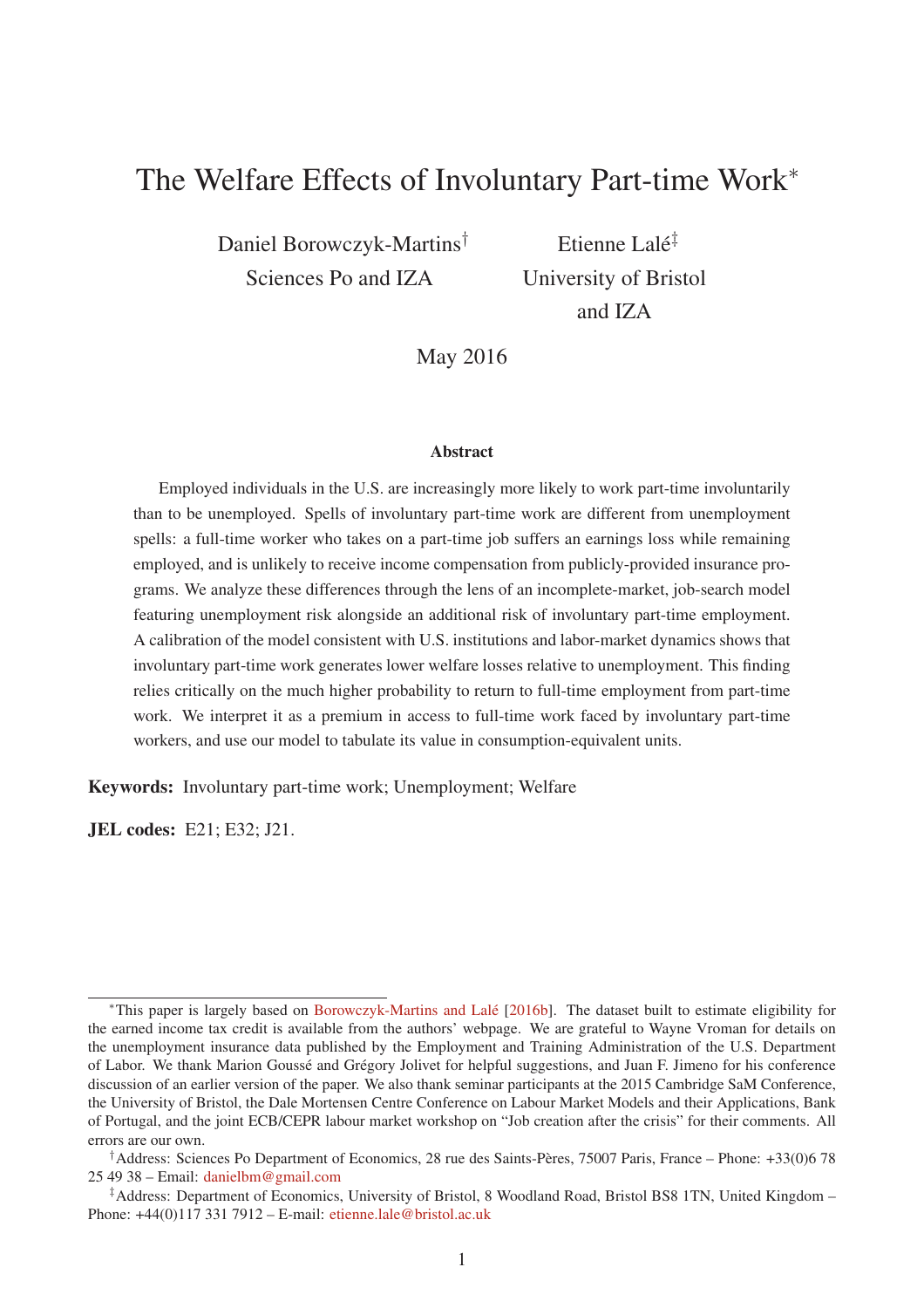## 1 Introduction

Labor market participants are subject to the risks of unemployment and involuntary part-time work.<sup>1</sup> While the welfare costs of unemployment, and the benefits of introducing public insurance programs against it, have been the subject of a vast literature, little is known about how involuntary part-time employment affects workers' welfare. The evolution of the United States' (U.S.) labor market over the past decade has generated great interest in this topic among policy-makers and scholars. In her 2014 address to the annual Jackson Hole Conference, Federal Reserve Chair Janet Yellen listed involuntary part-time work among the top labor market "surprises" worth worrying about (Yellen [2014]). Concomitant research by economists at the Federal Reserve suggests that the unusually elevated levels of involuntary part-time employment observed over the past years are partly explained by structural changes in the U.S. labor market (see Valletta and Bengali [2013]; Canon et al. [2014]; Cajner et al. [2014]; Valletta et al. [2015]).<sup>2</sup> Recently, Borowczyk-Martins and Lalé [2016c] document that the probability to work part-time involuntarily faced by employed individuals has increased during the past four decades, in absolute terms and even more so relative to the probability of becoming unemployed. In face of these facts, a natural question to ask is: how bad are spells of involuntary part-time work compared to unemployment spells?

To answer that question, we first produce new empirical evidence on how the features of the main U.S. income insurance programs affect individuals in involuntary part-time work. We find that the income losses experienced by full-time workers who become part-time employed involuntarily are seldom covered by partial Unemployment Insurance (UI) and Short-Time Compensation (STC) schemes, and that other income programs, such as the Earned Income Tax Credit (EITC), do not cover a large fraction of involuntary part-time workers.<sup>3</sup> Since there are sizable income differences between full-time and involuntary part-time employment (viz. part-time workers earn on average less than half of full-time workers' income), the welfare implications of spells of involuntary part-time work are potentially large.

Next, we take a first step towards assessing those implications. We use a quantitative framework to compute the short-run welfare losses experienced by workers in spells of involuntary part-time work and unemployment. We focus on the key channels by which these risks affect workers' welfare: (i) the expected income loss taking into account the availability (or not) of public income insurance against it, (ii) exposure to different job destruction and reallocation risks and (iii) the ability to allocate time between work, search and leisure. To speak to these various dimensions, we study the decision problem of a worker with well-defined preferences over consumption and leisure, who exerts search effort to generate job offers, and saves in the presence of incomplete markets and borrowing constraints. We anchor this framework to standard preference parameters and to the dynamics and policies of the U.S.

 $1$ In U.S. statistics individuals are considered to be employed part-time if they work less than 35 hours per week. They are classified as involuntary part-time workers for two reasons: if they cannot find a full-time job or if they work part-time because of slack demand conditions in their current job.

 $2$ In Valletta et al. [2015], structural changes refer to long-run changes in the demographic characteristics of workers, technology used in the workplace and the structure of labor costs. The Affordable Care Act, which dictates that employers in large firms must provide health insurance to their full-time employees, is an additional factor that could contribute to long-run changes in the U.S. labor market. Even and Macpherson [2015] attribute part of the increase in involuntary part-time work to the enactment of the Affordable Care Act.

<sup>&</sup>lt;sup>3</sup>We construct a dataset containing estimates of eligibility for the earned income tax credit, which allow to compute the potential coverage of the policy (see Appendix A). This dataset and an instruction file are provided on our webpages.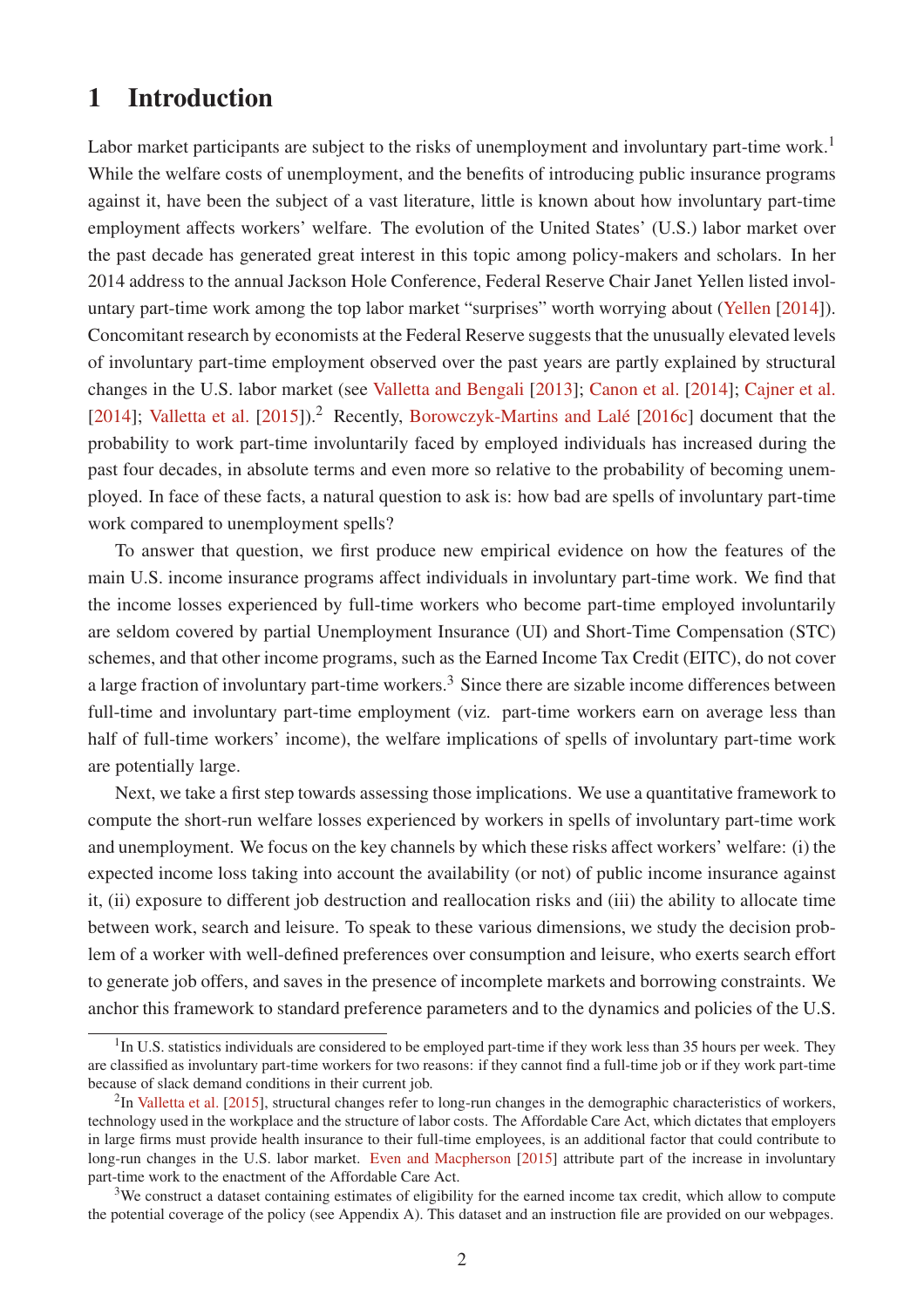labor market, and use a structural equation of the model to infer the parameters that determine job search outcomes. Two properties of the calibrated model give us confidence in its ability to produce meaningful quantitative inferences. First, it captures the notion of part-time employment and unemployment as involuntary labor market states. Second, it dictates that accumulated assets are depleted during spells of involuntary part-time work and unemployment, and the predicted consumption losses experienced during unemployment spells are consistent with existing empirical evidence.

We use the model as a laboratory to study displacement shocks to involuntary part-time work and unemployment. First, we find that, from an individual's perspective, spells of involuntary part-time work entail lower welfare losses than unemployment. Individuals would need to be compensated in 5% (resp. 19%) of their consumption during the first quarter of a spell of involuntary part-time employment to be equally well-off in insured (resp. uninsured) unemployment. Second, we use the model to obtain a structural decomposition of the welfare difference between spells of involuntary part-time employment and unemployment into three components: differences in labor earnings, a differential access to full-time work (which occurs only through search effort when unemployed) and the constraint in hours allocated to market activities (which is only active in involuntary part-time work). We show that the second component, the high transition rate at which part-time workers return to full-time employment, accounts for a large share of the welfare gap between involuntary part-time work and unemployment. That is, in a counterfactual world where part-time workers can only use the search technology available to the unemployed, they would need a very high level of search effort in order to mimic their actual transition rate. We refer to this differential as the premium in access to full-time work faced by involuntary part-time workers, and estimate that it is worth 4 to 5% of consumption during the first quarter of a part-time employment spell.

As highlighted in the opening paragraph, involuntary part-time work is becoming an important risk in the U.S. labor market when measured in terms of transition probabilities. Our main contribution is to go beyond this descriptive evidence by combining different data sources (on labor market dynamics, income differences and U.S. labor market institutions) and a dynamic, optimizing framework to assess the implications of this risk for consumption, leisure and welfare. Consistent with the data sources that inform our characterization of involuntary part-time work (worker-level data covering individuals over short labor market spells), we focus on its short-run welfare implications and abstract from its broader macroeconomic consequences. We see our study as groundwork for a general-equilibrium analysis of involuntary part-time employment under incomplete insurance markets and frictions in the labor market (in the spirit, for instance, of Krusell et al. [2010]'s study of the effects of unemployment insurance). A crucial element of that analysis, we think, is the development of a theory explaining why full-time employment relationships can be temporarily suspended in the face of negative shocks, and thereby lead to involuntary part-time work. In our view, that theory could draw on recent work on rehiring and recalls by Fernández-Blanco [2013] and Fujita and Moscarini [2015].

The rising incidence of involuntary part-time work already features in current discussions on the assessment of labor market slack (see Yellen [2014]; Hornstein et al. [2014]; Blanchflower and Levin [2015]). It is likely that related public insurance programs, such as short-time compensation schemes, will also feature more prominently in future policy debates. The parallel we draw between involuntary part-time employment and unemployment, and the evidence we gather on the differences in the provision of public insurance against those risks, offers some insights for these debates. Specifically, our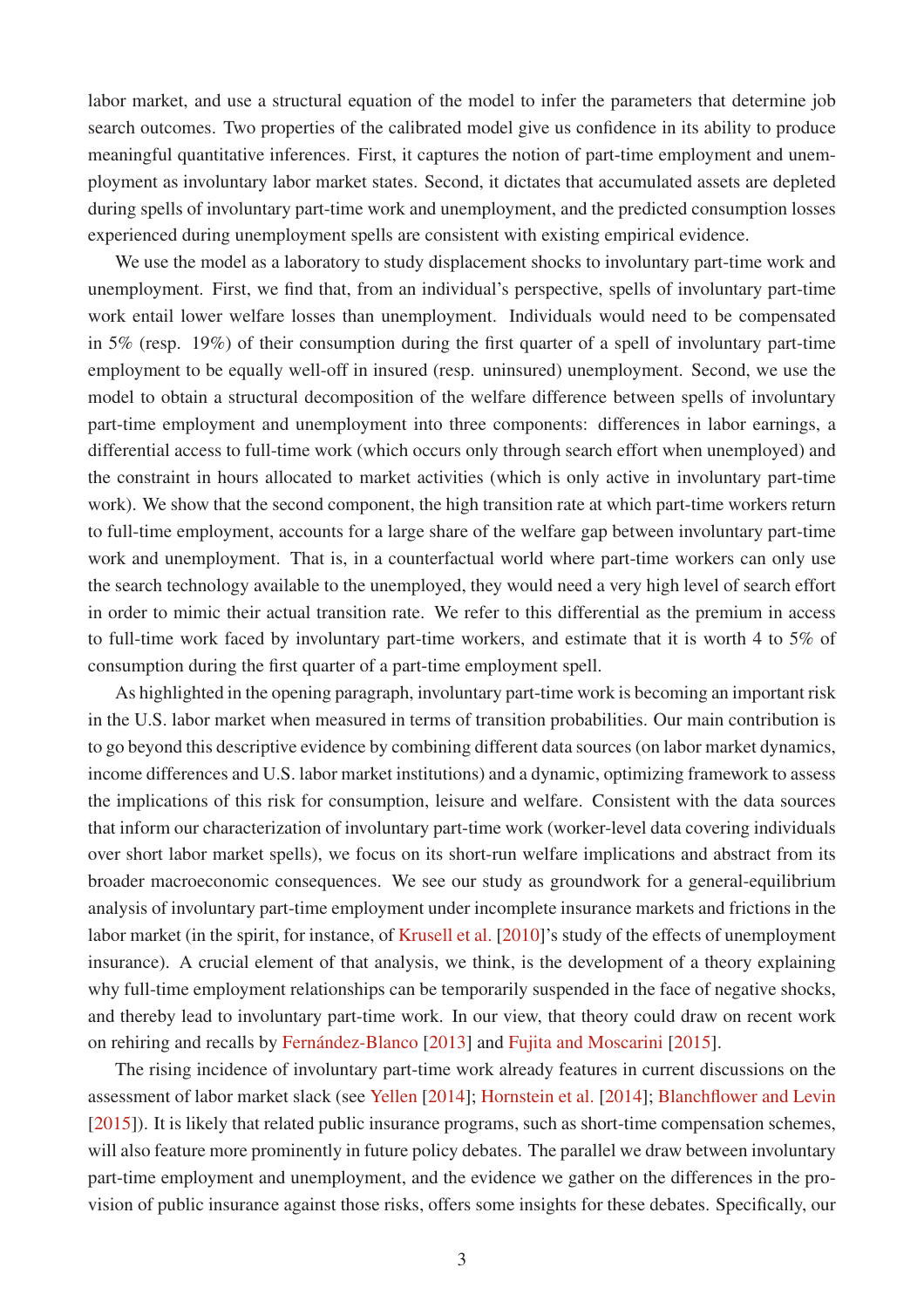work draws attention to several differences between involuntary part-time work and unemployment, which should be taken into account in the joint design of public insurance against these two labor market risks. At this stage, it is unclear whether public insurance targeted at involuntary part-time work would necessarily lead to social welfare gains. To answer that question a number of key issues would need to be taken into account. First, there may be a significant degree of moral hazard regarding the number of hours worked and the voluntary/involuntary nature of a reduction in the schedules of working hours. Second, there are fundamental interactions between the risks of involuntary part-time work and unemployment, and the existence of public insurance against the latter. For example, in the U.S., where unemployment insurance is experience-rated, involuntary part-time work may provide a way for employers to smooth out an adverse shock while escaping unemployment taxes (see Burdett and Wright [1989], and recently Braun and Brügemann [2014] for related discussions).

The remainder of the paper is organized in the following way. In Section 2 we offer a succinct characterization of involuntary part-time employment by summarizing facts recently documented in the literature and in this paper. Section 3 presents the quantitative framework, while Section 4 describes how we parametrize it in line with the relevant features of the U.S. labor market. The experiments to assess the welfare effects of involuntary part-time are performed in Section 5. Section 6 concludes. The paper also includes an appendix. In Section A of the appendix we review the relevant public insurance programs and show new evidence on how they impact involuntary part-time workers. Finally, Section B provides further auxiliary evidence to our parametrization.

## 2 Facts

In this section we piece together several newly documented facts on involuntary part-time employment in the U.S labor market. The aim is to provide a stylized characterization of this labor market risk from the worker's perspective and highlight its increasing importance for the experience of U.S. labor market participants. The majority of the empirical facts summarized here have been documented in Borowczyk-Martins and Lalé [2016a,b,c]. We refer to these papers by the acronyms BML16a, BML16b and BML16c, respectively. The facts that pertain to U.S. labor market institutions (Facts 2.1, 2.2 and 2.3 below) are documented in the present paper.

Before presenting the facts, it is useful to comment on the concepts of part-time and involuntary part-time employment used in U.S. statistics (both of which are presented in footnote 1). The Bureau of Labor Statistics considers an individual to be working part-time if she usually works less than 35 weekly hours.<sup>4</sup> Furthermore, if that individual is part-time employed because she cannot find a full-time job or due to slack demand conditions in her current job, she is said to be in involuntary part-time employment. The latter definition emphasizes that involuntary part-time employment is closely related to the notion of unemployment, in that both entail a constraint on workers' desired labor supply – individuals are available to work and would like to work more hours –, and establishes a distinction relative to voluntary forms of part-time employment.<sup>5</sup>

<sup>&</sup>lt;sup>4</sup>Notice that the definition is based on usual working hours, not actual hours worked. Before the 1994 redesign of Current Population Survey (CPS), that definition cannot be completely implemented in the monthly files of the survey because usual hours are not recorded for those who report more than 35 actual hours of work. See Section 2.2 of BML16c.

<sup>&</sup>lt;sup>5</sup>In the CPS monthly interviews, voluntary part-time employment includes inter alia "Childcare problems",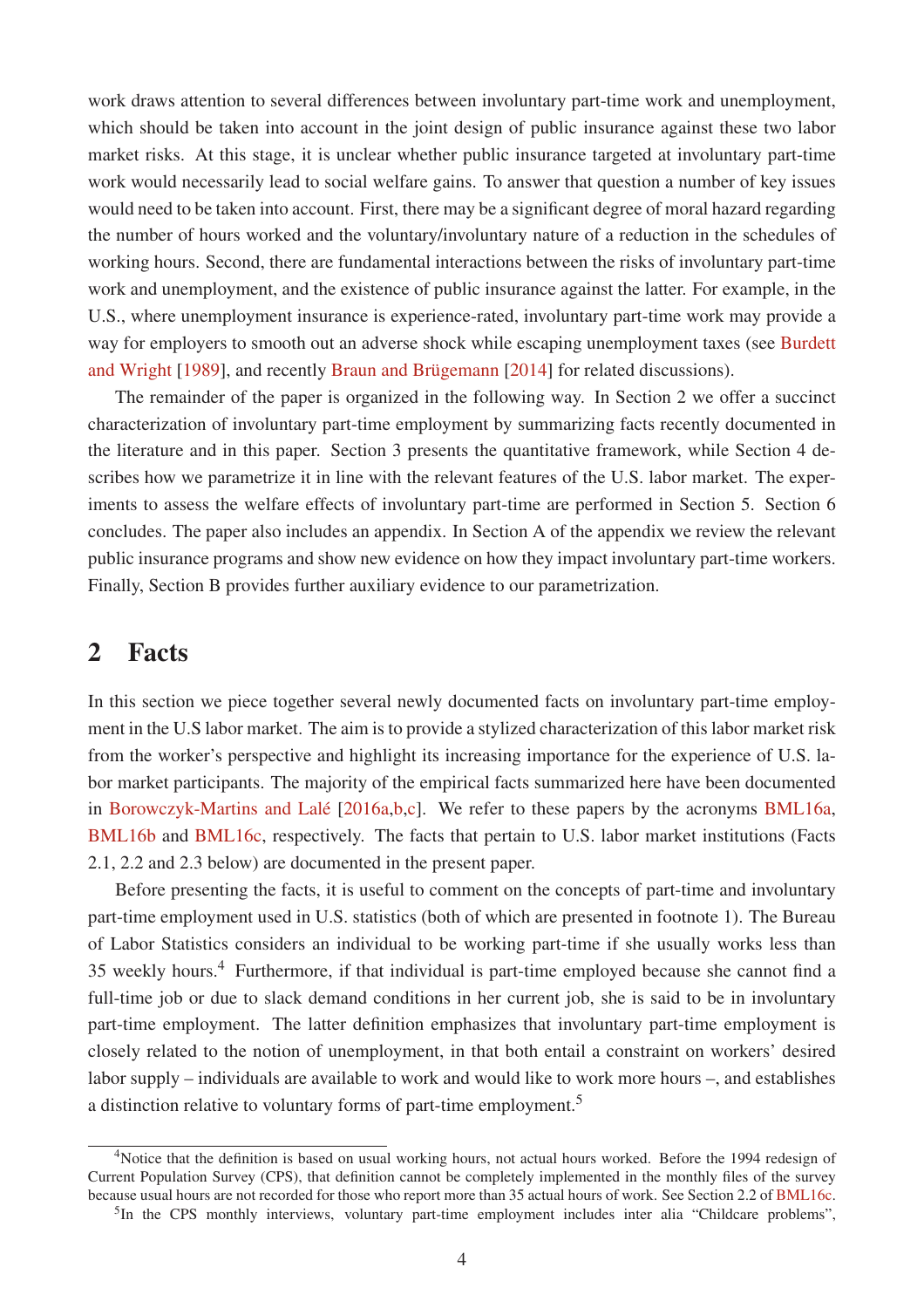The connection between involuntary part-time employment and unemployment, and its distinction relative to voluntary part-time employment, have strong empirical support. Facts 1.1 and 1.2. suggest that permanent and transitory characteristics of involuntary part-time workers are more similar to those of the unemployed than of voluntary part-time workers. Fact 1.3 highlights that unemployment and involuntary part-time employment are also similar in that both entail a loss of income relative to full-time employment.

Fact 1.1: *Individuals in part-time employment are very similar to those in unemployment in terms of the distribution of demographic attributes such as sex, age, education and marital status (they are more likely to be prime-age, low-educated and not married), and dissimilar to those in voluntary part-time employment.* Source: BML16b, Table 1.

Fact 1.2: *Spells of voluntary employment (part-time and full-time) are considerably longer than spells of unemployment and involuntary part-time employment, which are remarkably transitory (the average worker in those states faces a high probability of moving to a different state next period).* Source: BML16c, Table 3.

Fact 1.3: *On average, moving from full-time employment to involuntary part-time employment entails a labor income loss due to a reduction in paid hours and to a part-time wage penalty.* Source: Appendix B.2 of the present paper and BML16a, Table 7.

A key distinction between the two labor market risks under consideration is the existence or not of effective public income insurance against the income loss associated with those hazards. While unemployed workers benefit from, and are effectively covered by, unemployment insurance, involuntary part-time workers are covered in a more restrictive set of circumstances, and in practice benefit little from existing public insurance programs for which they are potentially eligible.

Fact 2.1: *In the context of the U.S. labor market, state-level partial UI and STC cover the income loss associated to spells of involuntary part-time work respectively when the part-time worker's claim satisfies state-specific eligibility requirements and when firms' work-sharing plans are approved by the UI agency.* Source: Appendix A.

Fact 2.2: *In practice, the amount paid in partial UI benefits is very small and the number of U.S. states using STC is quite limited (17). In the few states where STC is used, the fraction of workers who actually benefit from STC is extremely small.* Source: Appendix A.

Fact 2.3: *While in principle involuntary part-time workers may benefit from partial income insurance by the EITC, in practice, very few workers do.* Source: Appendix A.

Until the Great Recession, the academic literature has paid little attention to the dynamics of involuntary part-time employment, especially in comparison to unemployment.<sup>6</sup> The recent wave of research on this topic suggests that the salient response during the Great Recession reflects a trend

<sup>&</sup>quot;Health/medical obligations", "Family/personal obligations" etc.

 $6T_0$  our knowledge, the main exceptions to this somewhat sweeping summary of the literature are the early papers by Stratton [1996], Barrett and Doiron [2001] and Hirsch [2005]: their analyses provide some information about transitions into and out of part-time employment. Stratton [1996] uses March CPS data to compare average one-year-apart transition probabilities from unemployment, non-participation and voluntary part-time employment. Barrett and Doiron [2001] compare wages among voluntary and involuntary part-time workers in Canada. In the study of the part-time wage penalty by Hirsch [2005], some regressions include a variable for transitions to and from full-time work.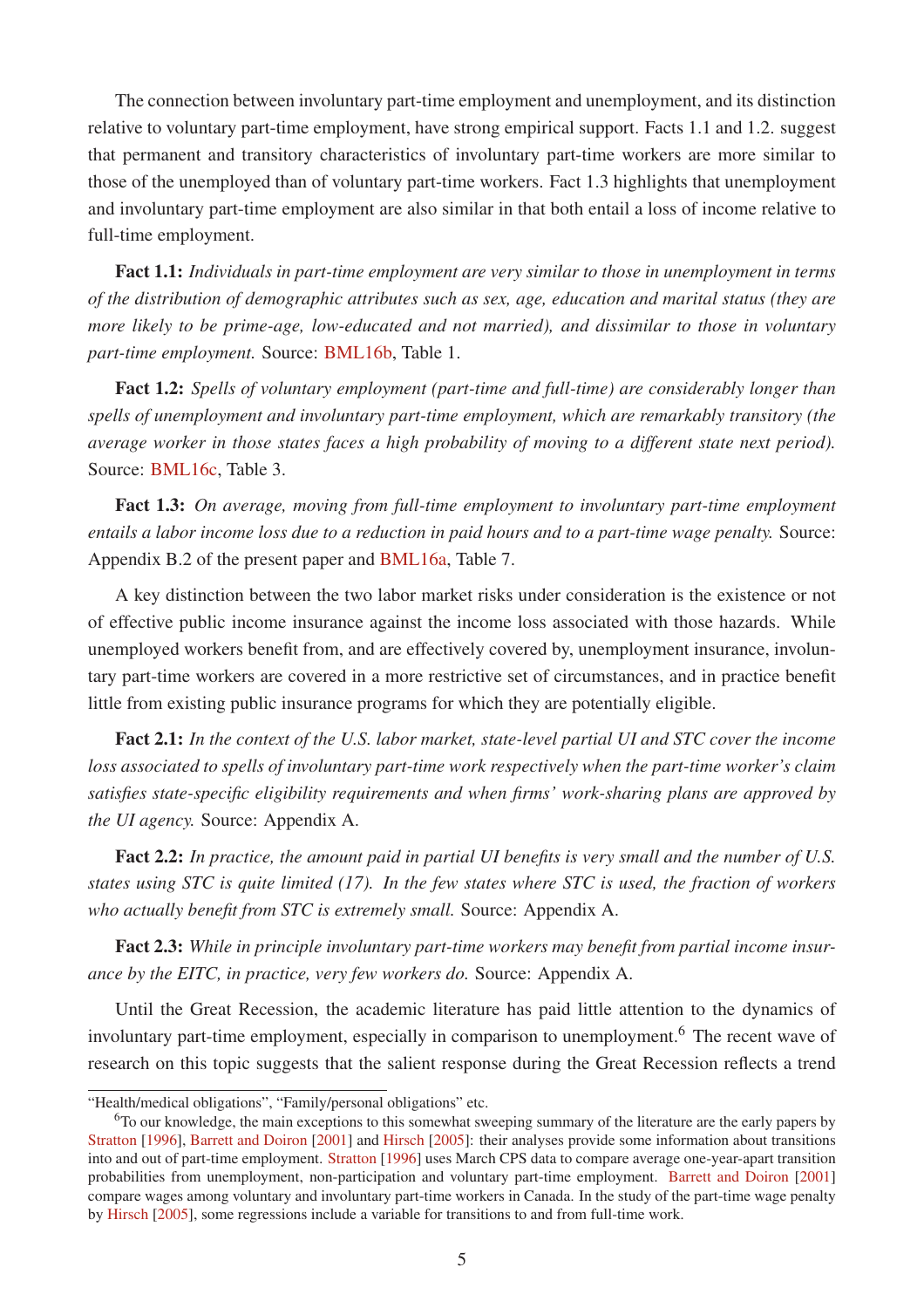increase in the incidence of part-time employment, i.e. that it is associated with more persistent changes in the U.S. labor market.

Fact 3.1: *The number of workers on involuntary part-time employment has been stable in the U.S. labor market, both as a fraction of labor market participants (2.7%) and as a fraction of part-time workers (15.7%).* Source: BML16c, Section 5.1 and Figure 3.

Fact 3.2: *Despite this stability, the probability faced by full-time and voluntary part-time workers of undergoing spells of involuntary part-time employment has increased from 1976 until 2015.* Source: BML16c, Figure 4.

Fact 3.3: *The rapid growth in involuntary part-time employment in the Great Recession and its persistence in the recession's aftermath is predominantly accounted for by increases in the transition probability of workers in full-time and voluntary part-time to be relocated to involuntary part-time employment.* Source: BML16c, Figure 4 and Table 4.

Summary. The facts collected in this section support the following characterization of involuntary part-time employment:

- 1. It is a transitory labor market state that shares many features with unemployment: workers are constrained in their desired labor supply, full-time employed workers suffer an income loss upon reallocation to this state, and the average worker who undergoes such spells is strongly attached to the labor market;
- 2. The loss of income associated with spells of involuntary part-time employment is seldom covered by a specific public insurance program, and complementary income insurance programs in practice offer little support for workers who undergo those spells;
- 3. It affects a considerable fraction of labor market participants, increasingly so over the past four decades, and especially so in the Great Recession and its aftermath.

## 3 Model

To interpret key aspects of the facts summarized in the previous section, we employ a framework that has two pillars: the incomplete-market model and the job-search model. The former is commonly used to assess the consumption-smoothing effects of spells of unemployment (see e.g. Hansen and Imrohoroglu [1992] and Abdulkadiroglu et al. [2002]). The addition of job search to that model is similar to the one proposed by Acemoglu and Shimer [2000]. In the framework that results, we are interested only in the individual decision problem of the agent, and hence we keep all prices (wages, interest rates, etc.) exogenous and fixed.

#### 3.1 Environment

A worker makes transitions across full-time employment, part-time employment and unemployment.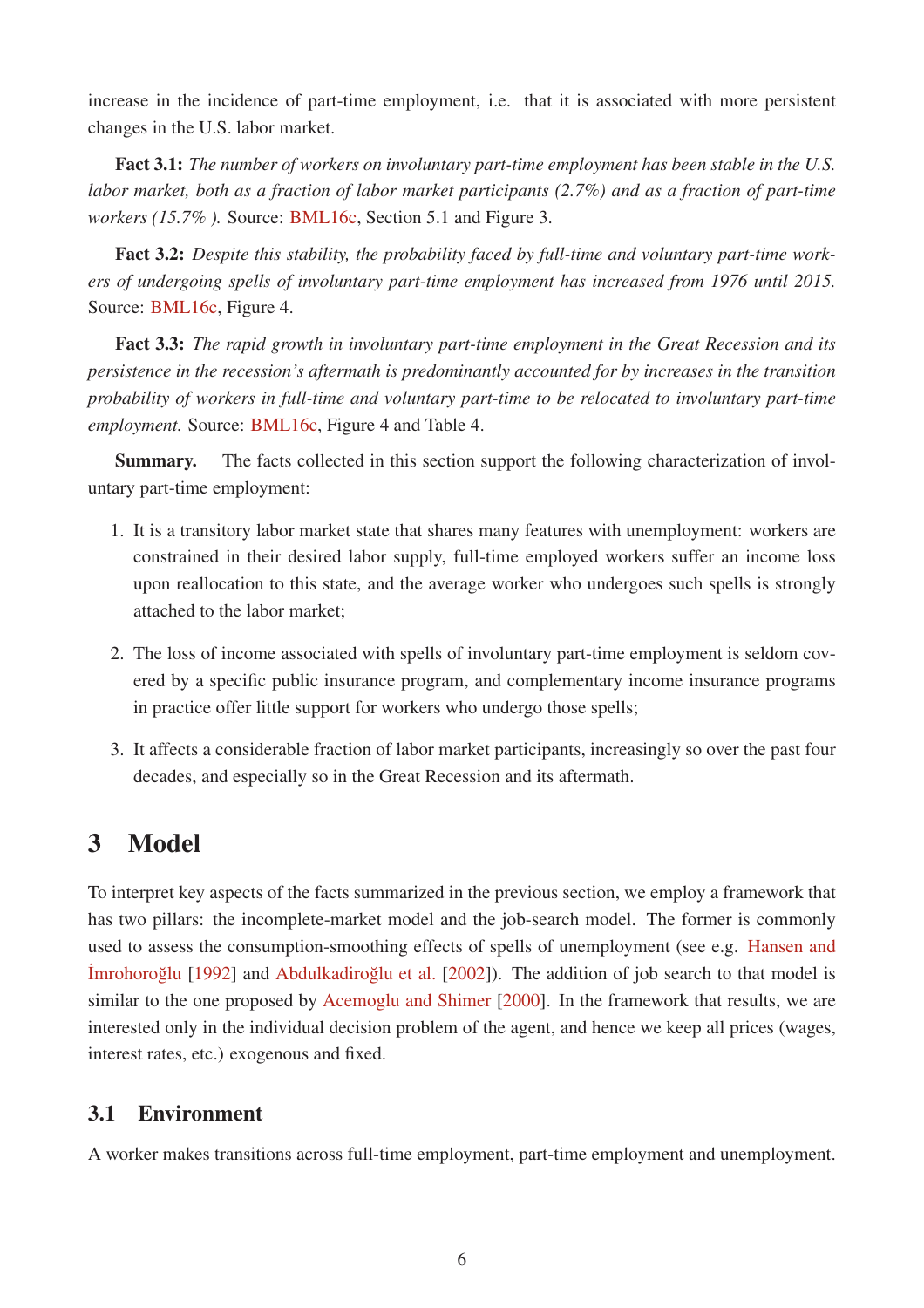Preferences. The worker is risk-averse and infinitely-lived. Her momentary utility function depends on consumption and leisure. She maximizes:

$$
\mathbb{E}_0 \sum_{t=0}^{+\infty} \beta^t \frac{\left(c_t \left(\bar{h} - h_t\right)^{\eta}\right)^{1-\sigma} - 1}{1-\sigma}.
$$
\n(1)

 $\mathbb{E}_0$  denotes the expectation operator conditional on information at time 0, β the subjective discount factor,  $\sigma$  the coefficient of relative risk aversion,  $\eta$  the relative value of leisure and  $\bar{h}$  the time endowment. The worker chooses consumption *c* and the amount of time allocated to market activities *h* (therefore leisure time is the remainder  $\overline{h}$ −*h*).

Hours, wages and search. The worker is either employed or unemployed. There are two types of jobs: part-time (*P*) and full-time (*F*), both of which consist of an exogenous bundle of wages and hours of work  $(w_i, h_i)$ , with  $i \in \{P, F\}$  indicating the job type. Notice that we do not assume that part-time work is involuntary. Rather, the involuntary nature of part-time work will be implied by our choice of parameter values.

The worker can search both on and off the job. *h* hours of search effort generate a work opportunity with probability  $\lambda h$ . She selects hours of search effort in the interval  $[0,\bar{h}]$ , when unemployed, and in the interval  $[0, \bar{h} - h_i]$ , when employed, with  $i \in \{P, F\}$ .<sup>7</sup> A fraction  $\phi_P$  of work opportunities are part-time jobs, and the worker can decide to turn down any job offer.

Exogenous reallocation. In employment  $(F, P)$ , the worker is subjected to exogenous job destruction and reallocation shocks governed by the stochastic transition matrix:

$$
\Pi = \left[ \begin{array}{cc} \pi_{F,F} & \pi_{F,P} & \pi_{F,U} \\ \pi_{P,F} & \pi_{P,P} & \pi_{P,U} \end{array} \right]. \tag{2}
$$

The probabilities  $\pi_{i,j}$  give a lower bound on the transitions between states *i* and *j*, since in addition there are endogenous transitions across employment states coming from search and quit decisions.<sup>8</sup>

Insurance. There are two sources of insurance against idiosyncratic labor market risks. First, there is private insurance through a risk-free asset *a* which the worker can save but cannot borrow. The maximization of (1) is thus subject to intertemporal budget constraints:

$$
c_t + a_{t+1} \le (1+r)a_t + x_t^d, \quad a_t \ge 0,
$$
\n(3)

with *a* denoting the asset,  $x^d$  disposable earnings and *r* the interest rate.<sup>9</sup>

<sup>&</sup>lt;sup>7</sup>We allow the worker to search both during part-time and full-time work, although in the parametrized version of the model the returns to search in full-time employment are offset by the costs of so doing. Thus, the assumption of on-the-job search in full-time employment is innocuous, but the alternative (ruling out job search during full-time work) would generate an unnecessary difference between part-time and full-time employment.

<sup>8</sup> In particular, notice that the matrix Π in equation (2) is *not* the matrix describing the labor market trajectory of the worker. That is, there is a Markov transition matrix to compute her trajectory across labor market states and asset holdings.

<sup>&</sup>lt;sup>9</sup>Given a value for the interest rate, we will calibrate the subjective discount factor so that the worker remains close to the borrowing limit. Notice that, even if we were interested in the equilibrium of the model, it is unclear whether the interest rate should be endogenized (using, e.g., an aggregate production function with labor and physical capital). Indeed, without any additional ingredients (e.g. agents with low discount factors, financial shocks, etc.) in equilibrium the interest rate would approach the worker's subjective discount rate and make her accumulate a large stock of financial wealth. This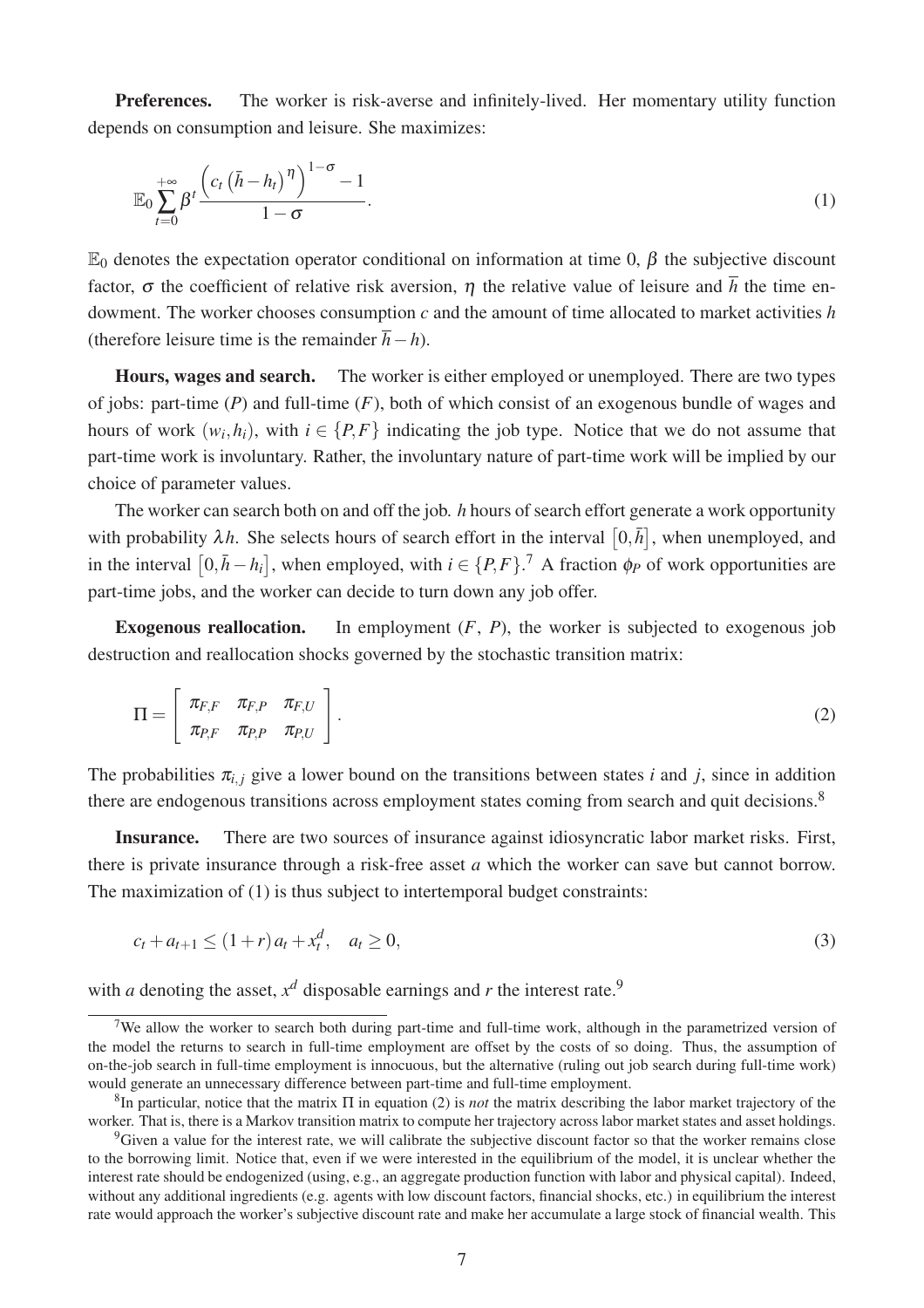Second, there is public insurance against the risk of becoming unemployed: when the job is destroyed by the shocks  $\pi_{P,U}$  or  $\pi_{F,U}$ , the worker can collect unemployment benefits  $\theta_1$ . These benefits expire with probability  $\phi_U$  and they can be regained only through a spell of employment. If benefits are exhausted, she receives social assistance benefits  $\theta_0 < \theta_1$ . Finally, the worker cannot quit to receive unemployment benefits. In particular, when a full-time position is transformed into a part-time one (which occurs with probability  $\pi_{F,P}$ ), the worker can only choose between working part-time or moving to social assistance.<sup>10</sup>

#### 3.2 Recursive Formulation

The decision problem of the worker can be formulated in recursive form. Hereafter, *W<sup>i</sup>* denotes the value of being employed in a job  $i \in \{P, F\}$ ;  $U_1$  is the value of being unemployed and collecting unemployment benefits;  $U_0$  is the value of being unemployed and collecting social assistance benefits.

Beginning with the value functions in employment, these solve:

$$
W_{i}(a) = \max_{a',h} \left\{ \frac{\left(c\left(\bar{h} - h_{i} - h\right)^{\eta}\right)^{1-\sigma} - 1}{1-\sigma} + \beta \left(\lambda h \left(\phi_{P} \max \left\{\overline{W}_{i}\left(a'\right), W_{P}\left(a'\right)\right\}\right) + (1-\phi_{P}) \max \left\{\overline{W}_{i}\left(a'\right), W_{F}\left(a'\right)\right\}\right) + (1-\lambda h) \overline{W}_{i}\left(a'\right)\right) \right\}
$$
(4)

subject to

$$
c + a' \leq (1+r)a + w_i
$$
  
\n
$$
a' \geq 0
$$
  
\n
$$
h \in [0, \bar{h} - h_i]
$$

where  $\overline{W}_i(a) \equiv \pi_{i,F} \max \{W_F(a), U_0(a)\} + \pi_{i,P} \max \{W_P(a), U_0(a)\} + \pi_{i,U} U_1(a)$  is the value of being employed in a job  $i \in \{P, F\}$  by the end of the model period.

In unemployment, we index the value functions by  $j \in \{0,1\}$  to write the Bellman equations as:

$$
U_j(a) = \max_{a',h} \left\{ \frac{\left( c \left( \bar{h} - h \right)^{\eta} \right)^{1-\sigma} - 1}{1-\sigma} + \beta \left( \lambda h \left( \phi_P \max \left\{ \overline{U}_j \left( a' \right), W_P \left( a' \right) \right\} \right) \right. \\ \left. + (1 - \phi_P) \max \left\{ \overline{U}_j \left( a' \right), W_F \left( a' \right) \right\} \right) + (1 - \lambda h) \overline{U}_j \left( a' \right) \right\} \right\}
$$
(5)

would shut down the main insurance issues we focus on.

<sup>&</sup>lt;sup>10</sup>This assumption explains why the worker sometimes undertakes part-time work: our parameter values imply that uninsured unemployment is never preferred to part-time work. In addition, the lifetime utility of a worker is always higher in full-time than in part-time employment, which justifies interpreting the latter as involuntary.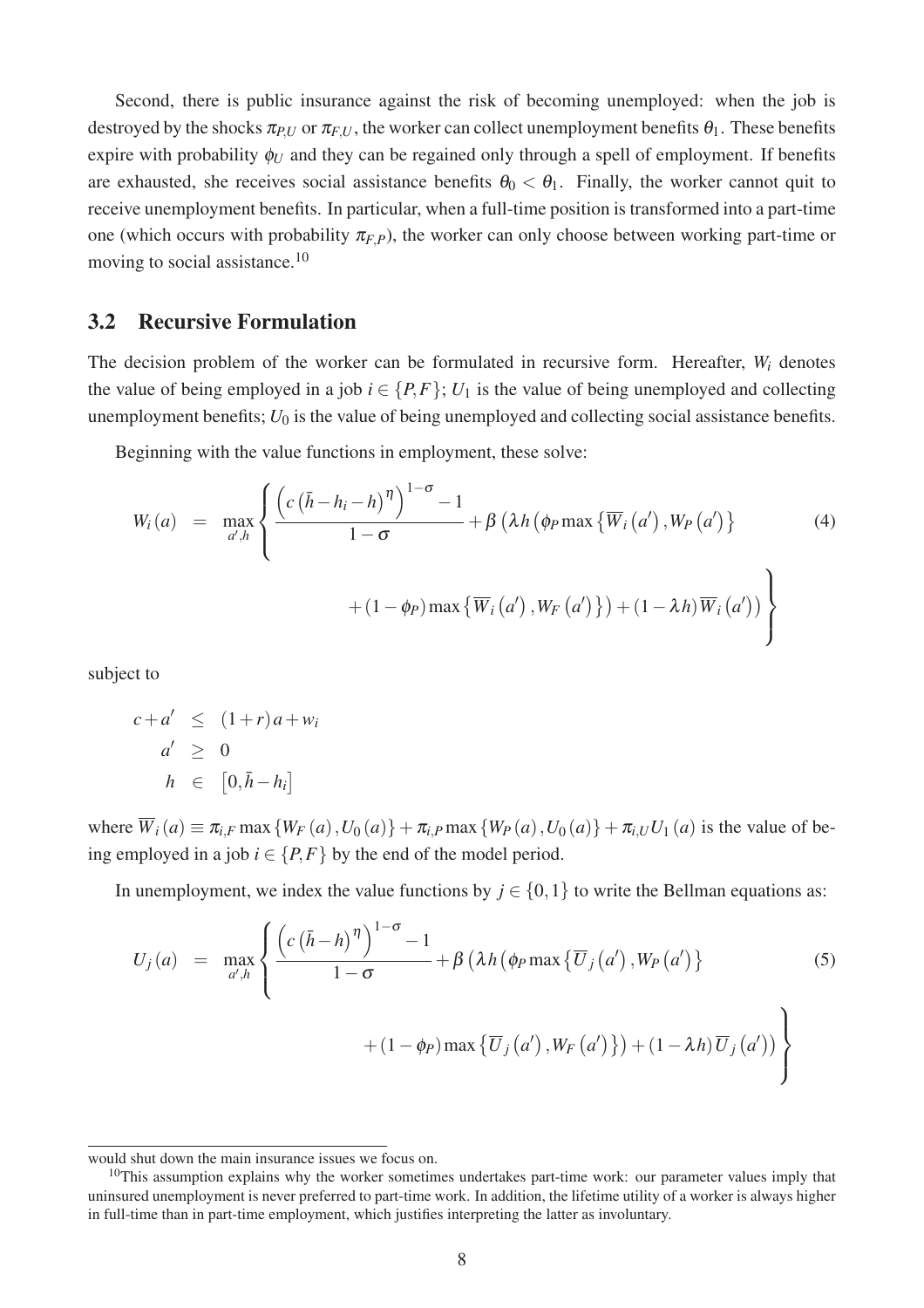subject to

$$
c + a' \leq (1+r)a + \theta_j
$$
  
\n
$$
a' \geq 0
$$
  
\n
$$
h \in [0,\bar{h}]
$$

with  $\overline{U}_1(a) \equiv (1-\phi_U) U_1(a) + \phi_U U_0(a)$  and  $\overline{U}_0(a) \equiv U_0(a)$  giving the end-of-period value functions of the worker during unemployment.

The above set of Bellman equations delivers three types of decisions. First, there are decision rules for asset holdings  $\tilde{a}^P(a)$ ,  $\tilde{a}^F(a)$  associated with equations (4), and  $\tilde{a}_0^U$  $\begin{array}{cc} U(a), & \widetilde{a}_1^U \end{array}$  $_1^U(a)$  associated with equations (5) (notice that both (4) and (5) describe two equations). Second, there are decision rules for search effort  $\tilde{h}^P(a)$ ,  $\tilde{h}^F(a)$  associated with equations (4), and  $\tilde{h}^U_0$  $\widetilde{b}_0^U(a), \widetilde{h}_1^U$  $_1^U(a)$  associated with equations (5). Finally, there are work decisions associated with the comparison of value functions in employment and unemployment. That is,

$$
\varepsilon_{i,j}(a) = \mathbb{1}\left\{W_i(a) > U_j(a)\right\} \tag{6}
$$

for all  $i \in \{P, F\}$  and  $j \in \{0, 1\}$ , and

$$
\varepsilon_{F,P}(a) = \mathbb{1}\left\{W_F(a) > W_P(a)\right\} \tag{7}
$$

 $(\mathbb{1}\{\cdot\})$  is the indicator function). Notice that in (6) and (7), uncertainty about labor market status if the worker decides not to accept the job opportunity is resolved. That is, we assume that job destruction and exhaustion of benefits occur before the end of the model period. This is consistent with the formulation of equations (4) and (5) since, from the perspective of the beginning of the period, the worker is uncertain about her outside option if she receives a job offer by the end of the period.

## 4 Parametrization

To select values for the model parameters we draw on standard parameters in the literature, auxiliary information on U.S. institutions and on our own calculations based on data from the Current Population Survey. For reasons that we explain below, we calibrate the parameters  $\beta$ ,  $\lambda$ ,  $\phi$ *P* jointly to match three targets. The other parameters are set externally. Table 1 summarizes our parameter choices. Throughout the analysis we interpret a period as one month.

#### 4.1 Parameters Set Externally

Utility function. We choose  $\sigma = 2.0$ , which is within the range of empirically plausible estimates of the coefficient of relative risk aversion (see Heathcote et al. [2009]).<sup>11</sup> For the relative value of leisure,  $\eta$ , we explored a range of values from low to high and found that the results are robust

 $11$ The results are qualitatively similar when we change the coefficient of risk aversion; see, for instance, Appendix C in BML16b where we report results based on  $\sigma = 1.0$  and  $\sigma = 3.0$ .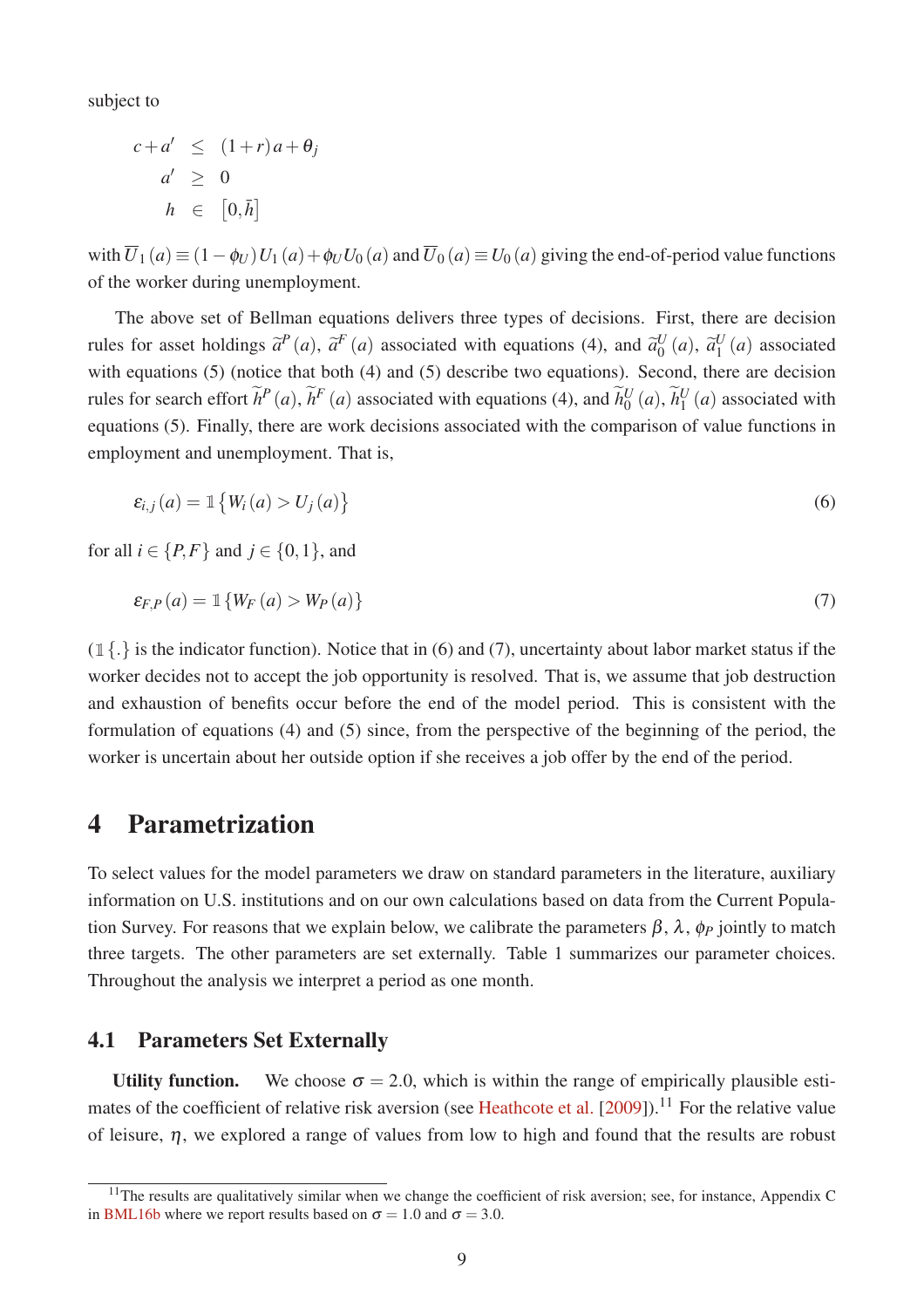| <b>Parameter</b>                                                                                        |                                                          | <b>Value</b>                     | <b>Source</b>                                                                                                                        |
|---------------------------------------------------------------------------------------------------------|----------------------------------------------------------|----------------------------------|--------------------------------------------------------------------------------------------------------------------------------------|
| Set externally:<br>Relative risk-aversion<br>Relative value of leisure                                  | $\sigma$<br>$\eta$                                       | 2.0<br>0.5                       | Literature<br>Literature                                                                                                             |
| Interest rate                                                                                           | $\mathcal{V}$                                            | 0.003                            | 3.5 percent annual interest rate                                                                                                     |
| Time endowment<br>Part-time hours of work<br>Full-time hours of work                                    | $\bar{h}$<br>hp<br>$h_F$                                 | 1.0<br>0.245<br>0.429            | Normalization<br>Workweek length of 24 hours*<br>Workweek length of 42 hours*                                                        |
| Part-time earnings<br>Full-time earnings                                                                | Wp<br>WF                                                 | 0.485<br>1.00                    | Part-time wage penalty of 15 percent*<br>Normalization                                                                               |
| Social assistance benefits<br>Unemployment benefits<br>Probability of exhausting benefits               | $\theta_0$<br>$\theta_1$<br>$\phi_U$                     | 0.05<br>0.45<br>0.167            | <b>OECD</b> [2007]<br><b>OECD</b> [2007]<br>Benefit period of 26 weeks                                                               |
| Reallocation shocks:                                                                                    | $\pi_{P,F}$<br>$\pi_{F,P}$<br>$\pi_{F,U}$<br>$\pi_{P,U}$ | 0.258<br>0.009<br>0.014<br>0.111 | Estimated transition probabilities*<br>$I \rightarrow F$ at the same employer<br>$F \rightarrow I$<br>$F \to U$<br>$I \rightarrow U$ |
| Set internally:<br>Subjective discount factor<br>Returns to search effort<br>Fraction of part-time jobs | β<br>λ<br>$\varphi_P$                                    | 0.9902<br>0.454<br>0.179         | Median wealth to annual ratio of 0.5<br>Transition probability $U \rightarrow E^*$<br>Transition probability $U \rightarrow I^*$     |

Notes:  $*$  - Based on CPS data. *E*: Employment. *F*: Full-time employment. *I*: Involuntary part-time employment. *U*: Unemployment. See Appendix B for a complete description.

to changing this parameter. We use an intermediate value of  $\eta = 0.50$  as a benchmark and discuss results for  $\eta = 0.25$  and  $\eta = 0.75$  in Subsections 4.3 and 5.3.

Interest rate. The interest rate is set to 3.5 percent on an annual basis. This is in line with long-run averages of the real return on U.S. 10-year treasury note and is a standard value used in models of precautionary savings (see e.g. Gourinchas and Parker [2002]).

Earnings and hours of work. The model allows for two normalizations: the time endowment  $\overline{h}$  and full-time earnings  $w_F$ . We set both parameter values to 1.0. We use CPS data on hours and earnings to pin down values for  $h_F$ ,  $h_P$  and  $w_P$ . For hours, we find that in full-time (involuntary part-time) employment individuals report 42 hours (24 hours) per week (Panel a. of Table B3, in Appendix B.2).<sup>12</sup> Assuming that an individual has  $7 \times 14 = 98$  hours of substitutable time per week, we set  $h_F = 0.429$  and  $h_P = 0.245$ .

To pin down a value for  $w_P$ , we estimate a part-time wage penalty, the reduction in hourly wages attributable to part-time work.<sup>13</sup> Using data come from the Outgoing Rotation Groups of the CPS, we

<sup>&</sup>lt;sup>12</sup>The results are very similar when we set values for  $h_F$  and  $h_P$  such that  $h_P = h_F \times 1/2$ .

<sup>&</sup>lt;sup>13</sup>We do not attach any causal interpretation to our estimates, since though standard our specification raises valid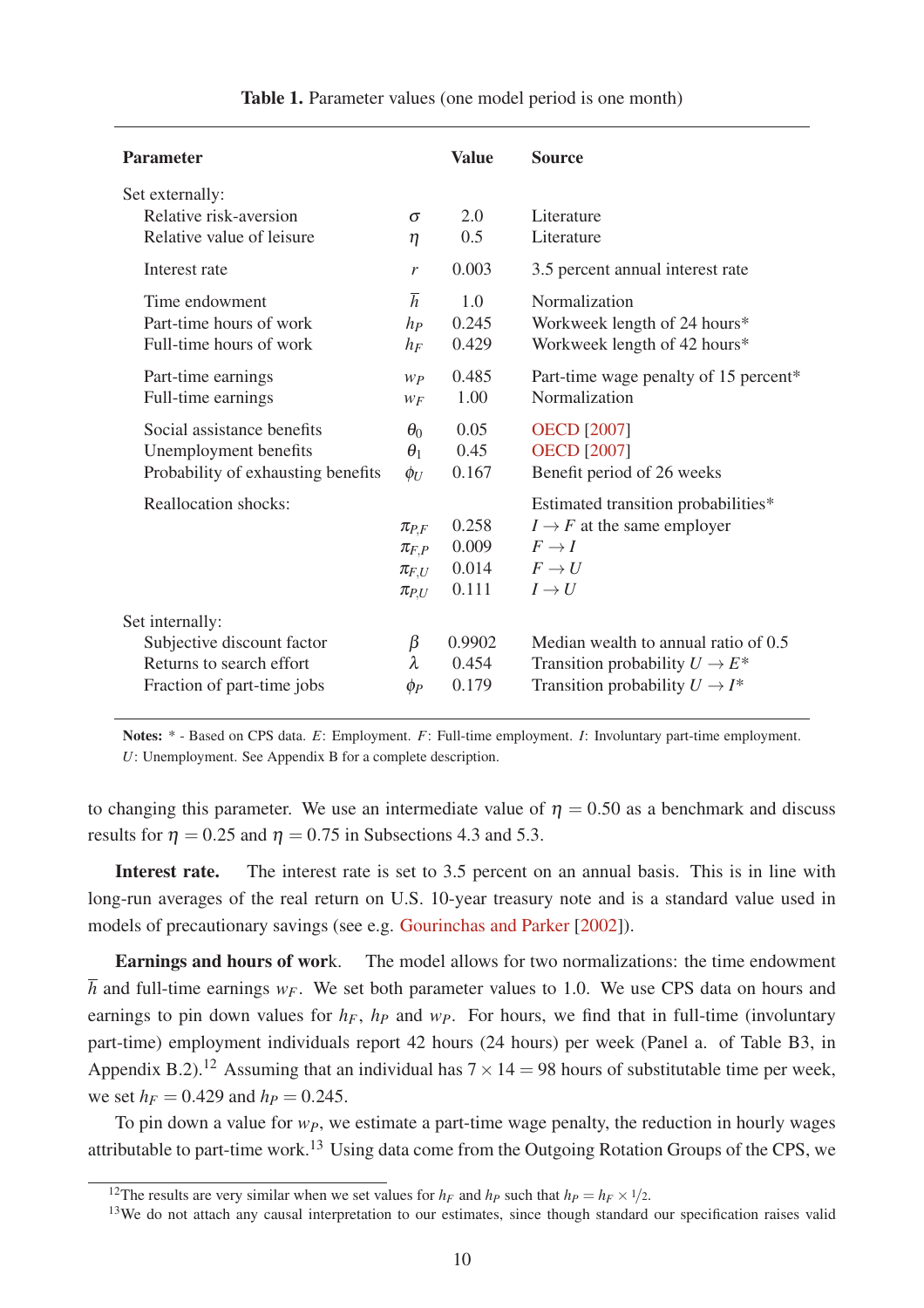find that the part-time wage penalty is generally around 15% (Panel b. of Table B3 in Appendix B.2). We set  $w_P = 0.485$  such that  $w_P/h_P = 0.85w_F/h_F$ .

Unemployment insurance. We use figures for the U.S. labor market reported in OECD [2007] to parametrize unemployment insurance and social assistance benefits. The average replacement ratios for these benefits are 45 and 5 percent, respectively, which dictates  $\theta_1 = 0.45$  and  $\theta_0 = 0.05$ .  $\phi$ is set to 0.167 to make the worker exhaust unemployment benefits after 26 weeks, in line with U.S. policies in normal times.

Transition probabilities. To pin down values for the matrix Π, we use labor market data for non-married individuals without children. These individuals are typically not eligible for EITC (cf. Appendix A), which makes them a relevant empirical counterpart to the worker in our theoretical framework. Specifically, we use data before the period of the Great Recession as follows: (i)  $\pi_{FP}$  is set to the transition probability from full-time employment to involuntary part-time work, (ii)  $\pi_{PF}$  is set to the transition probability from involuntary part-time work to full-time employment *at the same employer* and (iii)  $\pi$ <sub>*F,U*</sub> (resp.  $\pi$ *P<sub>U</sub>U*) is set to the transition probability from full-time employment (resp. involuntary part-time work) to unemployment. We provide details regarding the measurement of transition probabilities in Appendix B.1. Since Π is a stochastic matrix, we obtain:

$$
\Pi = \begin{bmatrix} 0.978 & 0.009 & 0.014 \\ 0.258 & 0.631 & 0.111 \end{bmatrix}
$$
 (8)

#### 4.2 Parameters Set Internally

To pin down values for the remaining parameters, namely  $\beta$ ,  $\lambda$ ,  $\phi$ *P*, our starting point is the following equation (where *a* is omitted to simplify the notation):

$$
\frac{\eta c^{1-\sigma}}{(\overline{h}-h)^{1-\eta(1-\sigma)}} = \beta \lambda \left[ \phi_P \max \left\{ W_P - \overline{U}_j, 0 \right\} + (1-\phi_P) \max \left\{ W_F - \overline{U}_j, 0 \right\} \right].
$$
 (9)

In this equation,  $W_i$  is the value of employment in  $i \in \{P, F\}$ , and  $\overline{U}_j$  is the value of being unemployed with unemployment income  $\theta_j$ , with  $j \in \{0,1\}$ , by the end of the model period. The right-hand side gives the expected returns to search effort in unemployment; the left-hand side of the equation is the marginal utility of the worker with respect to hours, *h*. The interior solution for search effort must satisfy this first-order condition. In particular, equation (9) highlights that  $\beta$ ,  $\lambda$ ,  $\phi$ *P* jointly determine the returns to search effort for a given set of values of the parameters selected in the previous section.<sup>14</sup>

Guided by this structural equation, we use three moments of the time-invariant distribution of the model to calibrate  $\beta$ ,  $\lambda$  and  $\phi$ <sub>*P*</sub>. Notice that, due to the ergodic properties of Markov processes, we can interpret this distribution as the fraction of time that the worker spends in the different states of the model (labor market states and asset holdings).

Discount factor. We calibrate  $\beta$  such that the median ratio of wealth compared to annual

concerns of endogeneity bias.

<sup>&</sup>lt;sup>14</sup>Of course, in principle all the parameters of the model can affect search efforts since the lifetime values  $W_i$  and  $U_j$ are solved jointly with the policy functions, which include search efforts. We emphasize equation (9) to explain why, after choosing values for the remaining parameters, it is relevant to calibrate  $\beta$ ,  $\lambda$ ,  $\phi$ *P* jointly.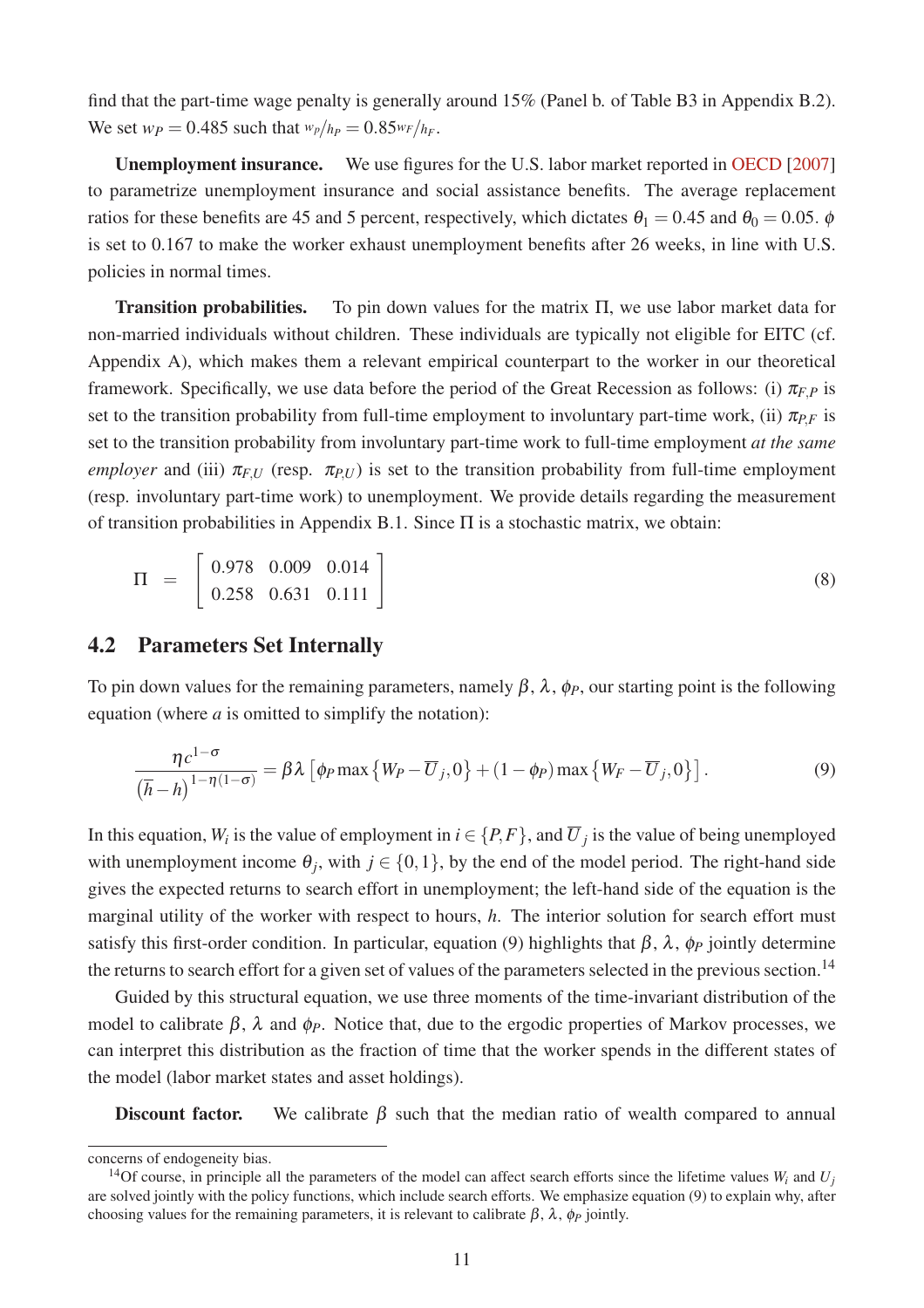income is 0.50. That is, over time the worker accumulates assets and sometimes runs down her financial wealth. We require that her median asset levels are worth one half of her annual income.<sup>15</sup>

**Job availability parameters.** We calibrate  $\lambda$  and  $\phi$ <sup>*P*</sup> to match an average (monthly) transition rate from unemployment to employment of 32.5%, and an average transition rate from uninsured unemployment to part-time work of 6.25%. The first target is the job-finding rate computed in our data, i.e. the monthly transition probability to employment for the unemployed, non-married individuals without children. To be precise, transition probabilities from unemployment to full-time and parttime employment are 18.5% and 14.0%, respectively, which adds up to the target of  $32.5\%$ .<sup>16</sup> The other target, also computed from our data, is the observed transition probability from unemployment to involuntary part-time work  $(U \rightarrow I)$  before the recession. We use it as a target for transitions out of uninsured unemployment because, in our framework, this makes the worker resemble the unemployed who would take on a part-time job because they cannot find a full-time position.

Our calibration procedure yields:  $β = 0.9902$ ,  $λ = 0.4537$ ,  $φ = 0.1792$ . In the sections below, when we report results based on  $\eta = 0.25$  or  $\eta = 0.75$ , the parameters  $\beta$ ,  $\lambda$ ,  $\phi$ *P* are re-calibrated using the same procedure.<sup>17</sup>

#### 4.3 Features of the Model

Several features of the calibrated model give us confidence that we can to use it to draw quantitative inferences. First, part-time work in the model is involuntary, in that the value of full-time employment, *WF*, is higher than the value of part-time employment, *WP*, for the range of assets held by the worker over time. This outcome results from a combination of the disutility of work, lower earnings in part-time employment and the fact the worker is too impatient to accumulate enough assets to prefer part-time over full-time work. Second, the model predicts that the worker runs down her assets during spells of part-time employment. In models with precautionary savings, dissaving is typically associated with unemployment. Our framework also has this property, which is illustrated in Figure 1, and justifies the comparison we draw between part-time work and unemployment.

The third, and perhaps more important reason why this framework is suitable for our purposes, is that it captures the risk of unemployment well. Indeed, Table 2 below shows that the drops in consumption experienced on losing a full-time job are similar to those observed in the data. For instance, when using  $\eta = 0.50$  for the relative value of leisure, the predicted drop in insured unemployment is 8%, and the corresponding number in uninsured unemployment is 24%. Both numbers are remarkably close to those reported by Gruber [1997]: he reports a 6-8% decrease in the first case and a 22% decrease in the second scenario. Notice that we obtain these figures by looking at the behavior of the worker when her wealth at the time of job loss amounts to one quarter of annual earnings. We motivate this choice by studying empirically the amount of household wealth which is held in liquid

 $15$ The ratio of wealth to annual income we select is slightly higher than in standard calibrations of incomplete market models. This is motivated by the fact that our model precludes borrowing.

<sup>&</sup>lt;sup>16</sup>See Appendix B.1. There is a slight discrepancy with Table B1 in the appendix because our calibration targets are both computed using data before the Great Recession. Table B1, on the other hand, reports transition probabilities averaged over a period that includes the Great Recession.

<sup>&</sup>lt;sup>17</sup>When  $η = 0.25$ , we obtain:  $β = 0.9907$ ,  $λ = 0.3942$ ,  $φ = 0.1837$ . When  $η = 0.75$ , we obtain:  $β = 0.9896$ ,  $\lambda = 0.5110$ ,  $\phi_P = 0.1775$ . In Appendix C of BML16b we report the outcomes of the calibration for  $\eta \in \{0.25, 0.50, 75\}$ combined with  $\sigma \in \{1.0, 2.0, 3.0\}$ .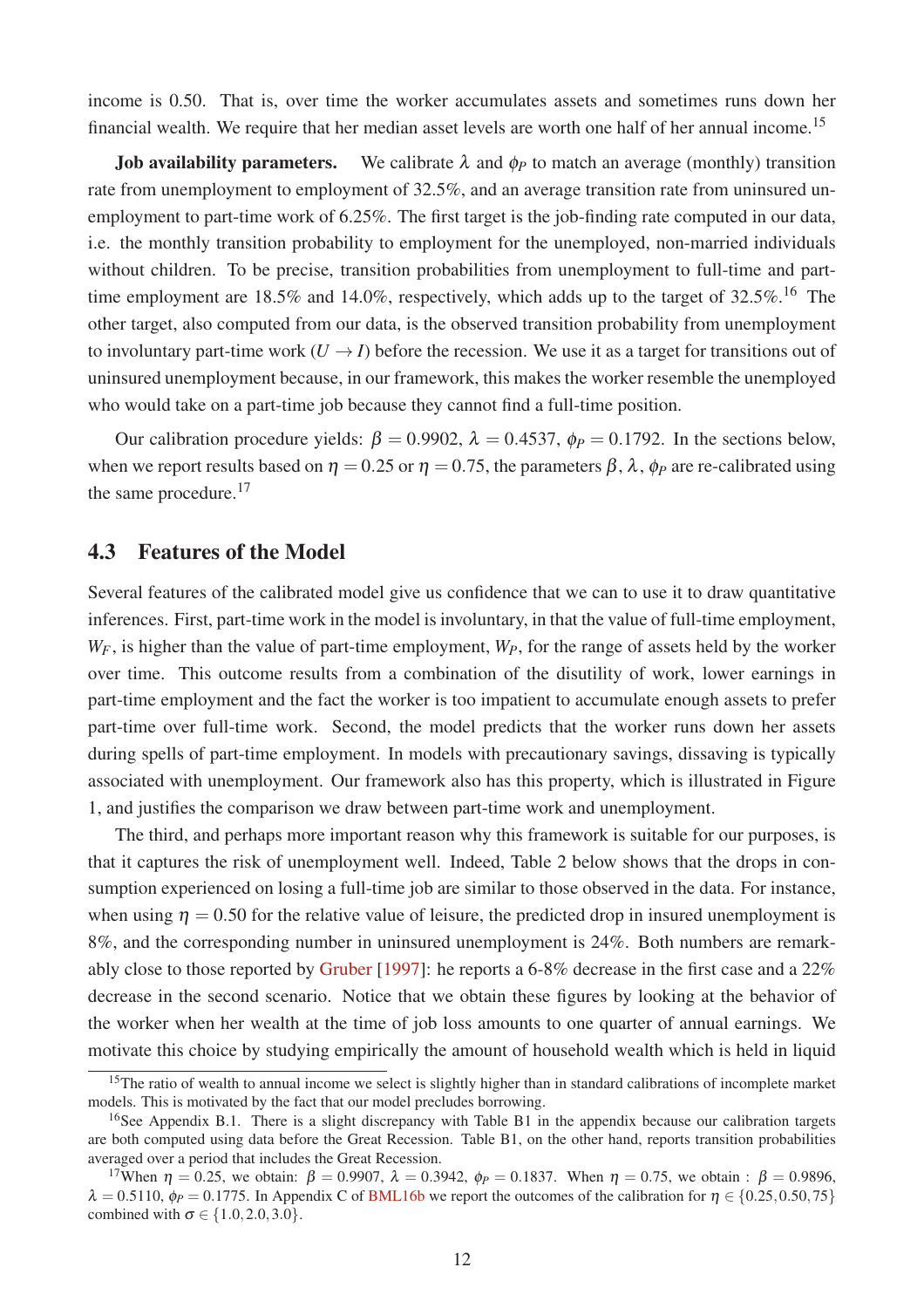

Figure 1. Net savings decisions of the worker

Notes: The solid line is the policy function for net savings in part-time employment,  $\tilde{a}^P(a) - a$ . The dashed-dotted (resp. dashed) line is the policy function for net savings decisions in insured (resp. uninsured) unemployment  $\tilde{a}_1^U(a) - a$  (resp.  $\tilde{a}_0^U(a) - a$ ).

assets, i.e. assets that can be liquidated on short notice and at a small transaction cost. In Appendix B.3 we report that, in data from the Panel Study of Income Dynamics, liquid assets typically amount to one quarter of annual earnings.<sup>18</sup> This is the value that we use for our baseline results in the next section. In Subsection 5.3, we study how these results change when we vary the amount of wealth held by the worker at the time of job loss.

|                        |          | $\eta = 0.25$ $\eta = 0.50$ $\eta = 0.75$ |          |
|------------------------|----------|-------------------------------------------|----------|
| Part-time employment   | $-5.42$  | $-5.57$                                   | $-5.79$  |
| Insured unemployment   | $-13.55$ | $-8.25$                                   | $-5.11$  |
| Uninsured unemployment | -29.64   | $-24.15$                                  | $-21.42$ |

Table 2. Consumption drop following (full-time) job loss

Notes: An entry in the table is the change (reported in percent) in consumption after losing employment in a full-time position, when wealth at the time of displacement amounts to one quarter of annual earnings.

## 5 Numerical Experiments

This section contains our quantitative results: we calculate the short-run welfare impact suffered by full-time workers in spells of involuntary part-time work and unemployment. We decompose

<sup>&</sup>lt;sup>18</sup>We follow the literature on precautionary savings (e.g., Carroll and Samwick [1998]) to establish this fact. The result is not new and it is not surprising either: it is well known that household wealth is mostly held in illiquid assets (see Kaplan and Violante [2014]).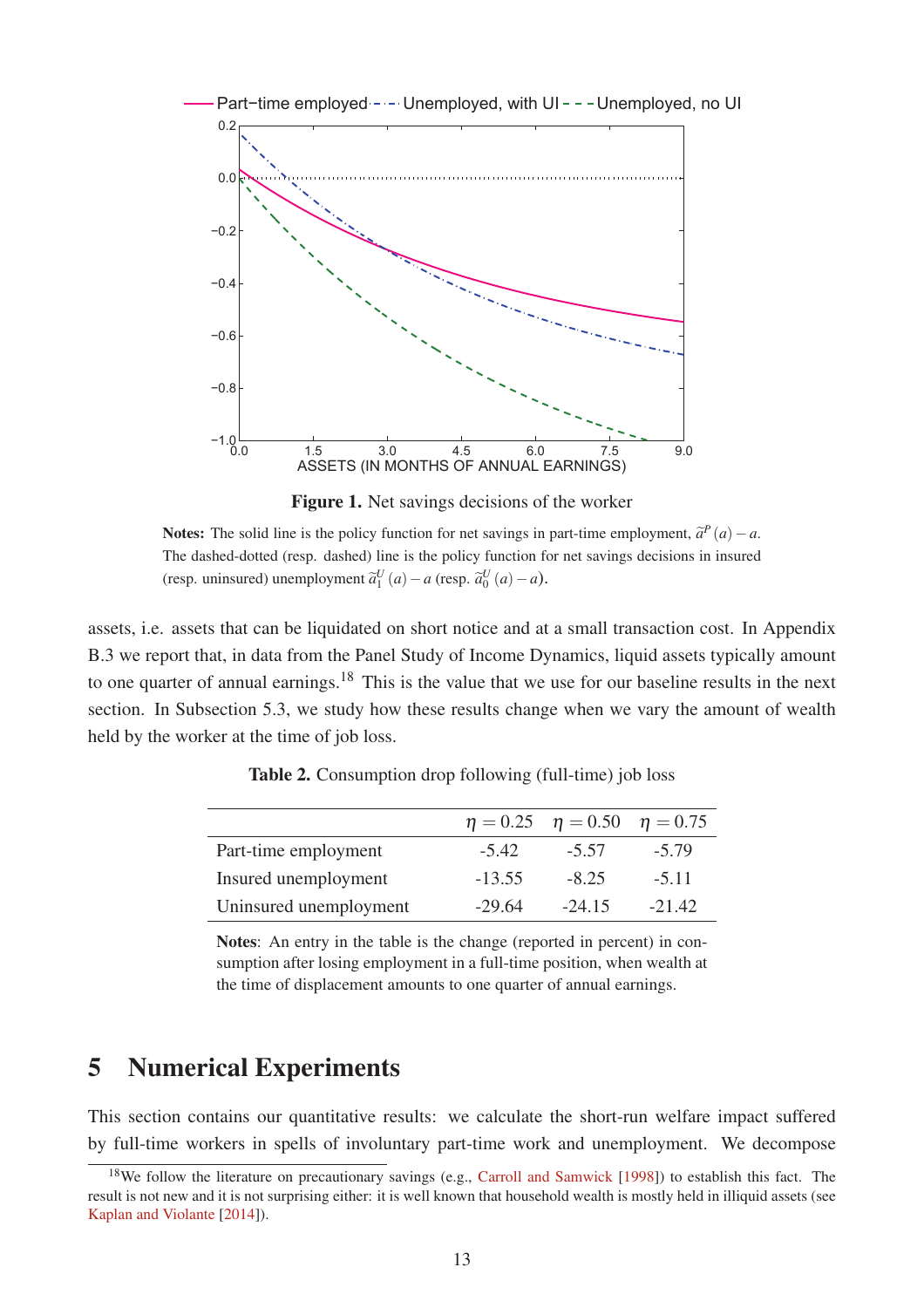differences between them into several components using a methodology laid out in the first subsection.

#### 5.1 Methodology

Let  $\mathcal{U}_{1,t}$  (resp.  $\mathcal{U}_{4,t}$ ) be a statistic measuring the welfare effect of involuntary part-time work (resp. unemployment) *t* periods after displacement from full-time employment; we will explain momentarily how these statistics are calculated. We are interested in understanding the source of differences between the two labor market risks. To this end, we consider a set of intermediary changes that make involuntary part-time work resemble unemployment incrementally. We thus decompose the difference according to the equation below:

$$
\underbrace{\mathcal{U}_{1,t} - \mathcal{U}_{4,t}}_{\triangle \text{ total}} = \underbrace{\mathcal{U}_{1,t} - \mathcal{U}_{2,t}}_{\triangle \text{ labor}} + \underbrace{\mathcal{U}_{2,t} - \mathcal{U}_{3,t}}_{\triangle \text{ access to}} + \underbrace{\mathcal{U}_{3,t} - \mathcal{U}_{4,t}}_{\triangle \text{ hours}}.
$$
\n(10)

That is, we attribute the total difference between spells of involuntary part-time work and unemployment to: a gap in labor earnings, a differential access to full-time work (which occurs only through search effort when unemployed), and a constraint in hours allocated to market activities.

The experiment protocol is the following. Instead of just one worker, now we envision cohorts of workers whose preferences and behavior are identical to that of the worker described so far. We study four cohorts of full-time workers, which we put respectively in the following states in the first period of observation:19 20

- 1. part-time employment (the control group);
- 2. part-time employment earning benefits  $\theta_i$  (with *j* fixed to either 0 or 1 to indicate if the comparison is to uninsured or insured unemployment);
- 3. part-time employment earning benefits  $\theta_i$  and whose working hours  $h_p$  are used to search for a full-time job (viz. we replace  $\pi_{PF}$  by  $\lambda (1 - \phi_P) h_P$ );
- 4. unemployment.

All cohorts are followed for several periods and we keep track of their outcomes. Then, we use the model-generated data to compute the treatment effect of displacement from state 1 to state 2, state 3 and finally state 4.<sup>21</sup> The outcome variable is cross-sectional utility, which we express in terms of percentage change in consumption.

 $19$ In the calculations of 2, 3 and 4, we re-compute optimal decisions and lifetime values after changing the parameters of the model. Therefore, the agents always take into account changes to the economic environment, which they interpret as permanent changes. We obtain qualitatively similar results if we keep the policy functions unchanged from the baseline calibration and introduce an unexpected, one-off change in earnings, hours and transitions from part-time employment to full-time employment.

<sup>&</sup>lt;sup>20</sup>After changing the value of  $\pi_{P,F}$  in 3, we re-scale  $\pi_{P,P}$  using  $\pi_{P,P} = 1.0 - \pi_{P,F} - \pi_{P,U}$ , so that the value of  $\pi_{P,U}$  remains unchanged throughout the experiments.

 $21$ Notice that the treatment effects depend on wealth at the time of displacement. In line with the discussion in Subsection 4.3 (and data from Appendix B.3), we use cohorts of workers whose asset holdings on losing their full-time job amount to one quarter of annual earnings.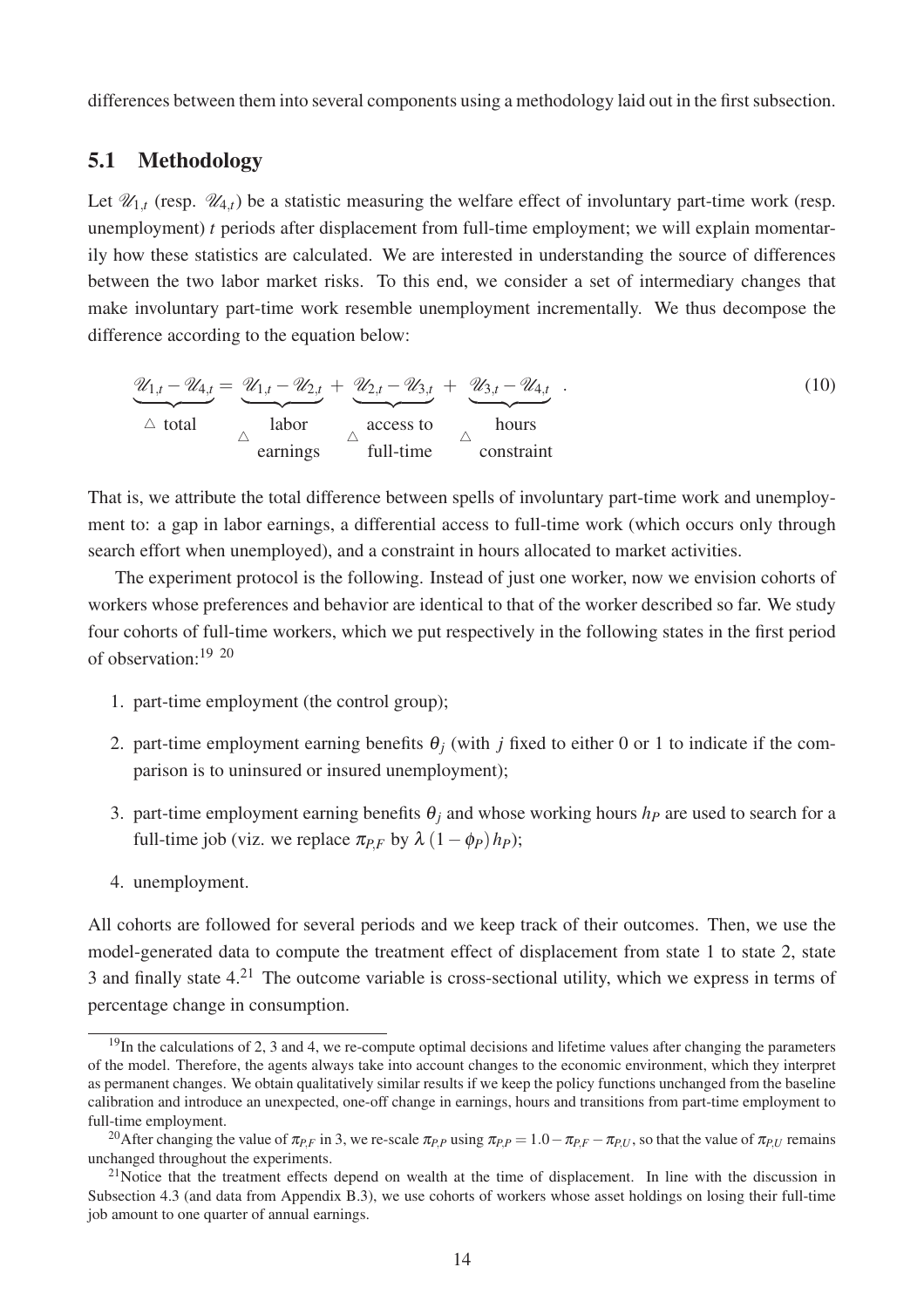Measurement. The experiments rely on the comparison of cross-sectional utility across several cohorts of workers. These workers have identical preferences and they are homogeneous in assets at the time of the displacement shock. We follow them over a short period of time (our focus is on the first quarters after displacement), and since there is only one full-time job, the model generates little dispersion in labor market trajectory and asset holdings within each cohort. Therefore we treat each cohort in any period as a representative worker. This allows us to present the results of the experiments using a small set of numbers, rather than reporting the treatment effects for all possible trajectories following the displacement shock.

Consider for instance the comparison of cohorts in states 1 and 2, *t* periods after the shock. We measure cross-sectional utility,  $\mathcal{U}_{k,t}$ , in each cohort  $k \in \{1,2\}$ . Let  $C_{k,t}$  and  $H_{k,t}$  denote consumption and leisure, respectively, of the representative worker  $(\mathscr{U}_{k,t} = \mathscr{U}(C_{k,t}, H_{k,t}))$ . The treatment effect  $\vartheta_{1,2}^{t}$  we report satisfies:

$$
\mathscr{U}\left(\left(1+\vartheta_{1,2}^{t}\right)C_{1,t},H_{1,t}\right)=\mathscr{U}\left(C_{2,t},H_{2,t}\right).
$$
\n(11)

For the class of utility function considered, this gives:

$$
1 + \vartheta_{1,2}^{t} = \left[ \frac{\mathcal{U}_{2,t} + \frac{1}{1-\sigma}}{\mathcal{U}_{1,t} + \frac{1}{1-\sigma}} \right]^{\frac{1}{1-\sigma}}.
$$
\n(12)

Next, consider the cohorts in states 1, 2 and 3. Since  $\vartheta_2^1$  $t'_{2,3}$  satisfies an equation similar to (12), we can show that:

$$
(1 + \vartheta_{1,2}^t) (1 + \vartheta_{2,3}^t) = 1 + \vartheta_{1,3}^t.
$$
 (13)

Therefore,  $\vartheta_{1,3}^t \approx \vartheta_{1,2}^t + \vartheta_2^t$  $t_{2,3}$  is valid as a first-order approximation of this equation. Using this result, we can write:

$$
\vartheta_{1,4}^t \approx \sum_{k=1}^3 \vartheta_{k,k+1}^t.
$$
\n(14)

This last equation provides a simple way to operationalize the decomposition presented in equation (10). In practice, the approximation is highly accurate, which can be gauged by comparing column 4 to the sum of columns 1 to 3 in Tables 3, 4 and 5 below.

#### 5.2 Main Results

The main results are displayed in Table 3. An entry in each panel of the table is the treatment effect of reducing labor earnings in part-time employment (column 1), changing the role of hours *h<sup>P</sup>* from work to search (column 2), removing the constraint on hours worked (column 3), and finally the cumulated sum of these effects (column 4). The effects are reported as averages over each quarter (up to the 3rd quarter) following the displacement shock. The subsequent tables in this section are organized in the same way.

Consider first the number displayed in column 4 of the first row in panel 1. If workers were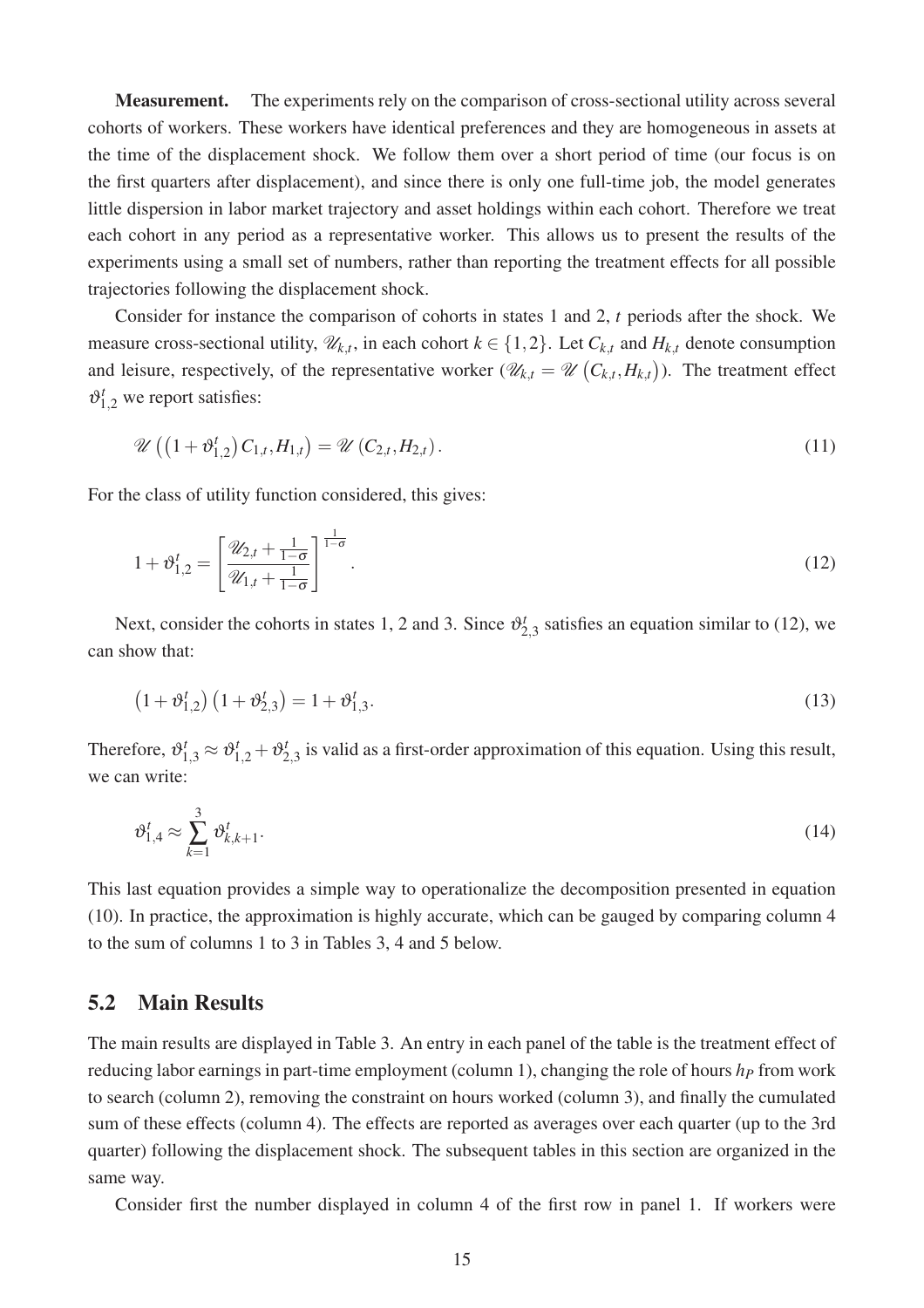|               |                          | 1. Comparison with: Insured unemployment |                            |                   |  |  |  |  |
|---------------|--------------------------|------------------------------------------|----------------------------|-------------------|--|--|--|--|
|               | labor<br>earnings<br>(1) | access to<br>full-time<br>(2)            | hours<br>constraint<br>(3) | total<br>Λ<br>(4) |  |  |  |  |
| $1st$ quarter | $-1.797$                 | $-4.088$                                 | 0.741                      | $-5.145$          |  |  |  |  |
| $2nd$ quarter | $-0.783$                 | $-0.271$                                 | 0.142                      | $-0.912$          |  |  |  |  |
| $3rd$ quarter | $-0.517$                 | $-0.129$                                 | 0.055                      | $-0.591$          |  |  |  |  |

|  |  |  | 2. Comparison with: Uninsured unemployment |
|--|--|--|--------------------------------------------|
|--|--|--|--------------------------------------------|

|               | labor<br>earnings<br>(1) | access to<br>full-time<br>2) | hours<br>constraint<br>(3) | total<br>(4) |
|---------------|--------------------------|------------------------------|----------------------------|--------------|
| $1st$ quarter | $-13.967$                | $-5.489$                     | 0.228                      | $-19.228$    |
| $2nd$ quarter | $-1.270$                 | $-0.630$                     | 0.272                      | $-1.629$     |
| $3rd$ quarter | $-0.804$                 | $-0.298$                     | 0.153                      | $-0.948$     |

Notes: An entry in the table is the change (reported in percent) in quarterly consumption. The upper (resp. lower) panel of the table compares part-time employment with insured (resp. uninsured) unemployment, when wealth at the time of displacement amounts to one quarter of annual earnings.

reallocated to insured unemployment instead of part-time work, their consumption during the first quarter would need to be raised by 5% to compensate them. The number is larger in uninsured unemployment (panel 2), as their consumption would need to be increased by 19%. Both numbers are plausible given the observed drop in consumption during unemployment (cf. Subsection 4.3). These effects vanish as we move to the second and third quarters after displacement. This is due to the fast dynamics of the U.S. labor market, which informs our calibration. After one quarter, the majority of workers from the control group have returned to full-time work, and a large fraction of workers from the treated group have also returned to full-time employment.

Next, when analyzing columns 1, 2 and 3, we note that 'access to full-time employment' (column 2) plays an important role in all instances. To understand this finding, note that  $\lambda (1 - \phi_P) h_P =$  $0.454 \times (1.0 - 0.179) \times 0.245 = 0.091$  is the (exogenous) transition probability to full-time work that the worker would face during part-time employment if her hours *h<sup>P</sup>* were used for the purpose of search instead of work. This ought to be compared with the probability  $\pi_{PF} = 0.258$ , which is almost three times larger. We interpret the discrepancy between  $\pi_{P,F}$  and the transition rate to full-time work implied by *h<sup>P</sup>* as the premium in access to full-time work faced by involuntary part-time workers. As shown in Table 3, it has important welfare implications: removing the premium associated to  $\pi_{PF}$ amounts to a loss of 4-5% in consumption during the first quarter of a spell of involuntary part-time employment.

Our interpretation is that  $\pi_{PF}$  captures an alternative reallocation channel compared to job search, and which is consistent with the observation that the majority of transitions between part-time and full-time work occur at the same employer (see Appendix B.1). In other words, if involuntary part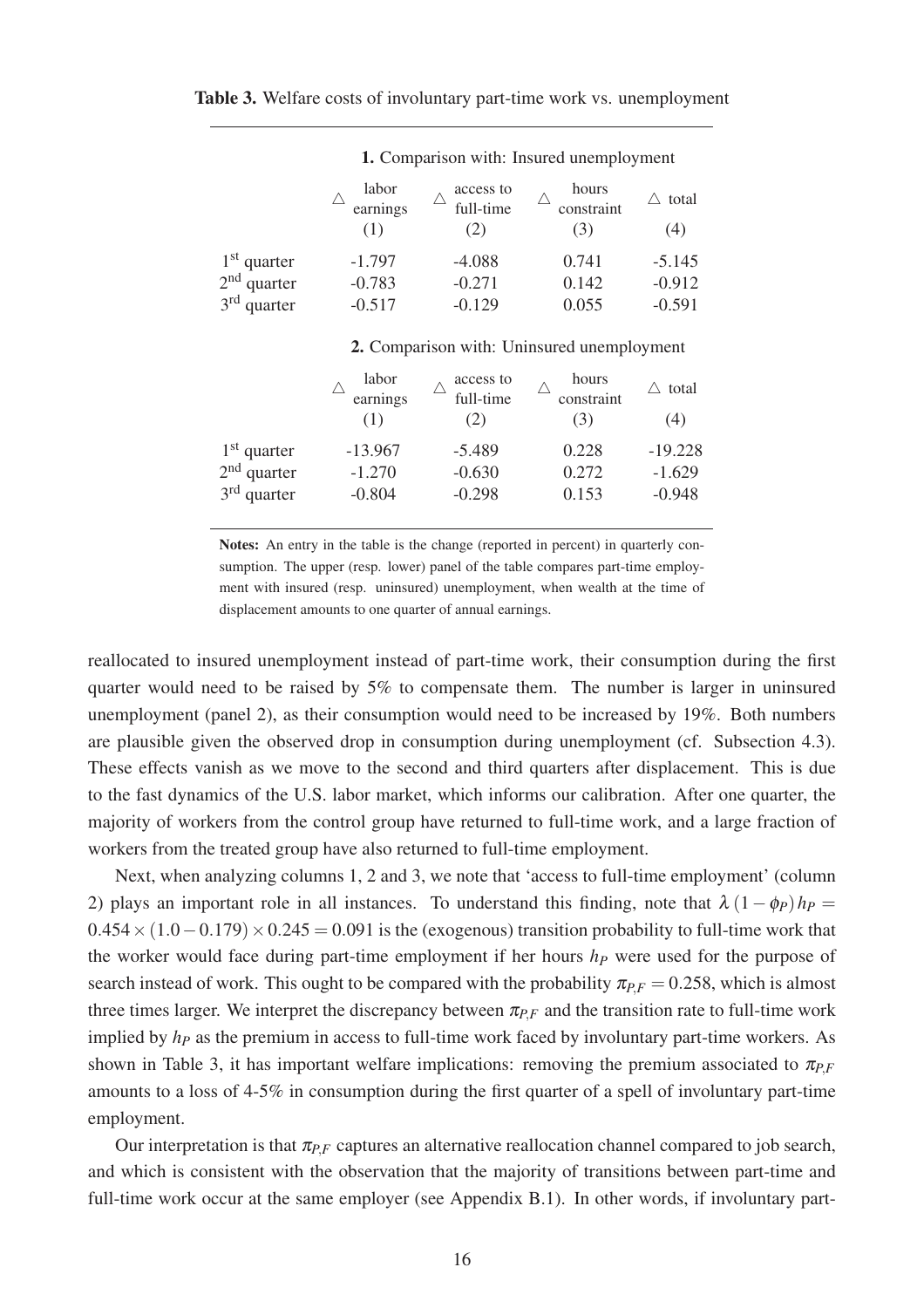time workers used the same search technology to return to full-time work as the unemployed, they would move less quickly (and/or they would need to exert higher search effort to maintain a high transition rate) and suffer larger decreases in consumption.

Finally, the results displayed in columns 1 and 3 are somewhat more mechanical. The negative effects of reducing earnings in part-time employment to equate them to benefits  $\theta_i$  are larger when we consider uninsured unemployment. The effects of removing the constraint on hours supplied to the labor market are positive, not negligible during the first quarter and they vanish quickly.<sup>22</sup>

#### 5.3 Discussion

To gauge the sensitivity of our main results, we report the same computations for different parametrizations of the relative utility of leisure parameter,  $\eta$ , or after changing the assets held by individuals at the time of displacement from full-time employment. We refer the reader to BML16b for additional sensitivity checks.

Utility of leisure. Table 4 replicates the results in Table 3 using a lower (left-hand side panels) and higher (right-hand side panels) value for the relative utility of leisure,  $\eta$ . With a lower value of leisure ( $\eta = 0.25$ ) the gap in workers' welfare between involuntary part-time work and unemployment decreases, both for insured and uninsured unemployment (respectively from -5.145 to -3.958, and from -19.228 to -16.611). Inspection of the columns in each panel shows that all three components concur to make unemployment relatively less costly than in the baseline scenario. With  $\eta = 0.75$ , the effect is the opposite (the value of the utility compensation increases), with the exception of 'access to full-time employment', which contributes to a tiny decrease, rather than an increase, in the gap between labor market states. Quantitatively, the main change with respect to the baseline results comes from the labor earnings component (column 1). Our main finding, viz. the greater quantitative importance of 'access to full-time employment' in accounting for the welfare difference between involuntary part-time and insured unemployment, is still true in either of the two alternative parametrizations.

Asset holdings. Table 5 displays results from performing the same calculations but when individuals have lower and higher initial asset levels relative to the baseline scenario, namely 1 and 6 months of annual earnings. The main observed changes are the following. First, the relative value of the utility compensation changes little with the level of initial wealth in the comparison with insured unemployment. Second, initial assets affect differently the direction of change of the various components. While the labor earnings component (column 1) becomes more important when assets are lower, 'access to full-time employment' and 'hours constraint' increase in importance with asset levels. Third, as before, 'access to full-time employment' is the most important contributor to the short-run welfare difference between involuntary part-time work and insured unemployment.

<sup>&</sup>lt;sup>22</sup>In the comparison to unemployment, we ignore the fact that, according to labor market statistics, individuals must provide a minimum search effort to be classified as unemployed workers. Therefore it is possible that the experiments overstate the effects of relaxing the constraint on hours allocated to the labor market.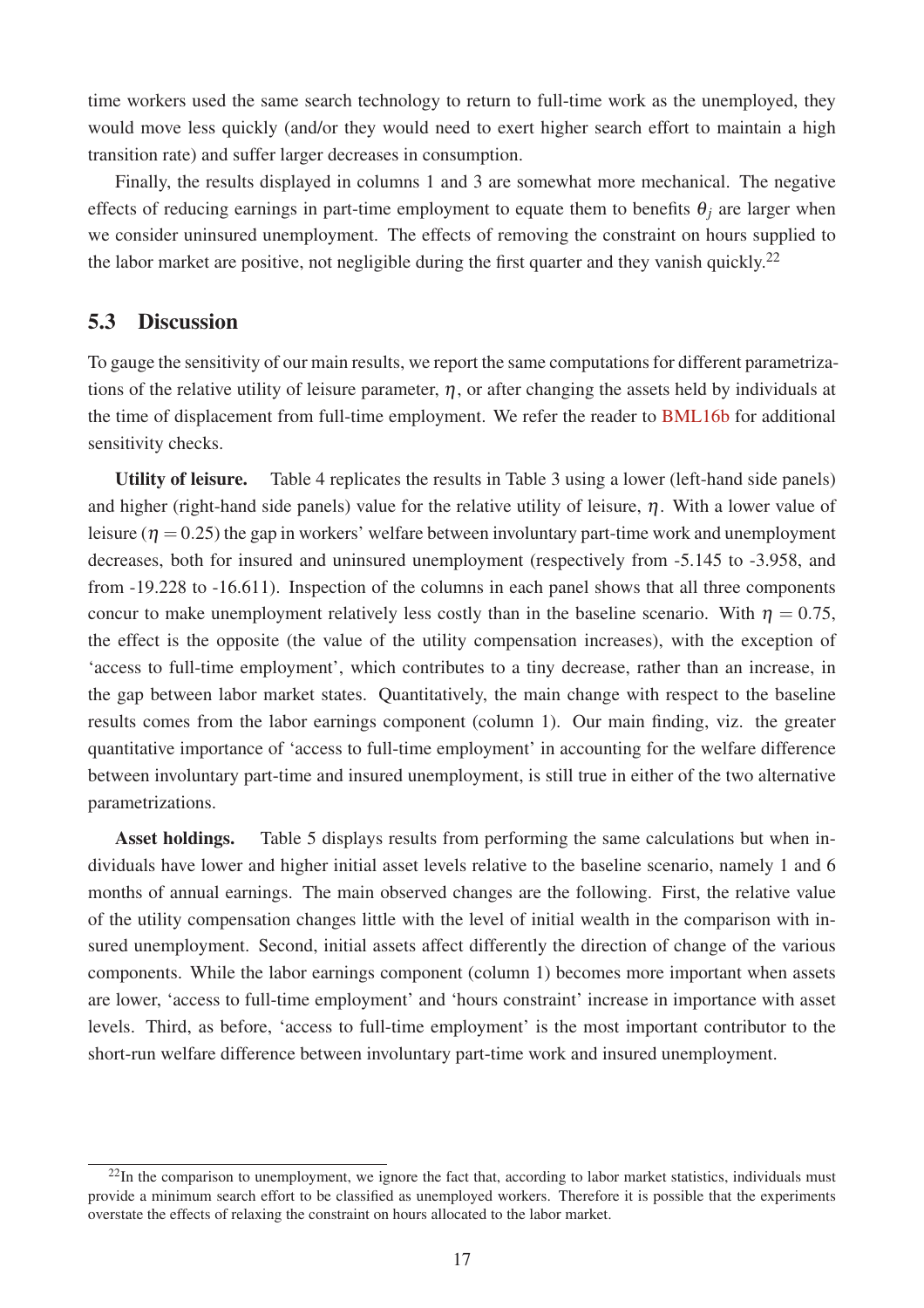|  | <b>Table 4.</b> Sensitivity analysis: The role of the utility of leisure |  |
|--|--------------------------------------------------------------------------|--|
|  |                                                                          |  |

|                | <b>a.</b> $\eta = 0.25$                |                                |                             |                           |                           | <b>b.</b> $\eta = 0.75$        |                             |               |  |
|----------------|----------------------------------------|--------------------------------|-----------------------------|---------------------------|---------------------------|--------------------------------|-----------------------------|---------------|--|
|                | labor<br>earnings<br>$\left(1a\right)$ | access to<br>full-time<br>(2a) | hours<br>constraint<br>(3a) | $\triangle$ total<br>(4a) | labor<br>earnings<br>(1b) | access to<br>full-time<br>(2b) | hours<br>constraint<br>(3b) | total<br>(4b) |  |
| Q <sub>1</sub> | $-1.178$                               | $-3.652$                       | 0.872                       | $-3.958$                  | $-2.345$                  | $-4.006$                       | 0.599                       | $-5.752$      |  |
| Q <sub>2</sub> | $-0.600$                               | $-0.194$                       | 0.076                       | $-0.718$                  | $-0.945$                  | $-0.290$                       | 0.193                       | $-1.042$      |  |
| Q <sub>3</sub> | $-0.426$                               | $-0.123$                       | 0.039                       | $-0.510$                  | $-0.586$                  | $-0.138$                       | 0.074                       | $-0.649$      |  |

#### 1. Comparison with: Insured unemployment

2. Comparison with: Uninsured unemployment

|                |                                        | <b>a.</b> $\eta = 0.25$        |                             |               |                           | <b>b.</b> $\eta = 0.75$        |                             |               |  |
|----------------|----------------------------------------|--------------------------------|-----------------------------|---------------|---------------------------|--------------------------------|-----------------------------|---------------|--|
|                | labor<br>earnings<br>$\left(1a\right)$ | access to<br>full-time<br>(2a) | hours<br>constraint<br>(3a) | total<br>(4a) | labor<br>earnings<br>(1b) | access to<br>full-time<br>(2b) | hours<br>constraint<br>(3b) | total<br>(4b) |  |
| Q <sub>1</sub> | $-11.424$                              | $-5.454$                       | 0.267                       | $-16.611$     | $-16.077$                 | $-5.047$                       | $-0.045$                    | $-21.169$     |  |
| Q <sub>2</sub> | $-0.993$                               | $-0.511$                       | 0.175                       | $-1.329$      | $-1.551$                  | $-0.633$                       | 0.394                       | $-1.790$      |  |
| Q <sub>3</sub> | $-0.673$                               | $-0.282$                       | 0.111                       | $-0.843$      | $-0.905$                  | $-0.283$                       | 0.177                       | $-1.011$      |  |

Notes: An entry in the table is the change (reported in percent) in quarterly consumption. The upper (resp. lower) panel of the table compares part-time employment with insured (resp. uninsured) unemployment, when wealth at the time of displacement amounts to one quarter of annual earnings. Columns Xa (resp. Xb) report results based on a low (resp. high) utility of leisure.

#### Table 5. Sensitivity analysis: The role of asset holdings at the time of displacement

|                | 1. Comparison with: Insured unemployment |                                     |                     |                   |                   |                                      |                     |          |  |
|----------------|------------------------------------------|-------------------------------------|---------------------|-------------------|-------------------|--------------------------------------|---------------------|----------|--|
|                |                                          | <b>a.</b> $a = 1$ month of earnings |                     |                   |                   | <b>b.</b> $a = 6$ months of earnings |                     |          |  |
|                | labor<br>earnings                        | access to<br>full-time              | hours<br>constraint | $\triangle$ total | labor<br>earnings | access to<br>full-time               | hours<br>constraint | total    |  |
|                | (1a)                                     | (2a)                                | (3a)                | (4a)              | (1b)              | (2b)                                 | (3b)                | (4b)     |  |
| Q1             | $-2.084$                                 | $-3.826$                            | 0.720               | $-5.190$          | $-1.476$          | $-4.399$                             | 0.790               | $-5.088$ |  |
| Q2             | $-1.034$                                 | $-0.257$                            | 0.083               | $-1.207$          | $-0.506$          | $-0.282$                             | 0.205               | $-0.584$ |  |
| Q <sub>3</sub> | $-0.775$                                 | $-0.193$                            | 0.066               | $-0.902$          | $-0.264$          | $-0.066$                             | 0.046               | $-0.284$ |  |

|  |  |  |  | 2. Comparison with: Uninsured unemployment |
|--|--|--|--|--------------------------------------------|
|--|--|--|--|--------------------------------------------|

|                | <b>a.</b> $a = 1$ month of earnings |                        |                     |           |                   | <b>b.</b> $a = 6$ months of earnings |                     |          |
|----------------|-------------------------------------|------------------------|---------------------|-----------|-------------------|--------------------------------------|---------------------|----------|
|                | labor<br>earnings                   | access to<br>full-time | hours<br>constraint | total     | labor<br>earnings | access to<br>full-time               | hours<br>constraint | total    |
|                | (1a)                                | (2a)                   | 3a)                 | (4a)      | (1b)              | (2b)                                 | (3b)                | (4b)     |
| Q <sub>1</sub> | $-22.105$                           | $-4.181$               | $-0.074$            | $-26.359$ | $-3.289$          | $-6.780$                             | 0.385               | $-9.684$ |
| Q <sub>2</sub> | $-2.182$                            | $-0.999$               | 0.448               | $-2.733$  | $-0.745$          | $-0.415$                             | 0.164               | $-0.998$ |
| Q <sub>3</sub> | $-1.393$                            | $-0.599$               | 0.315               | $-1.678$  | $-0.206$          | 0.026                                | $-0.018$            | $-0.195$ |

Notes: An entry in the table is the change (reported in percent) in quarterly consumption. The upper (resp. lower) panel of the table compares part-time employment with insured (resp. uninsured) unemployment, when wealth at the time of displacement amounts to one quarter of annual earnings. Columns Xa (resp. Xb) report results based on initial assets amounting to 1 month (resp. 6 months) of annual earnings.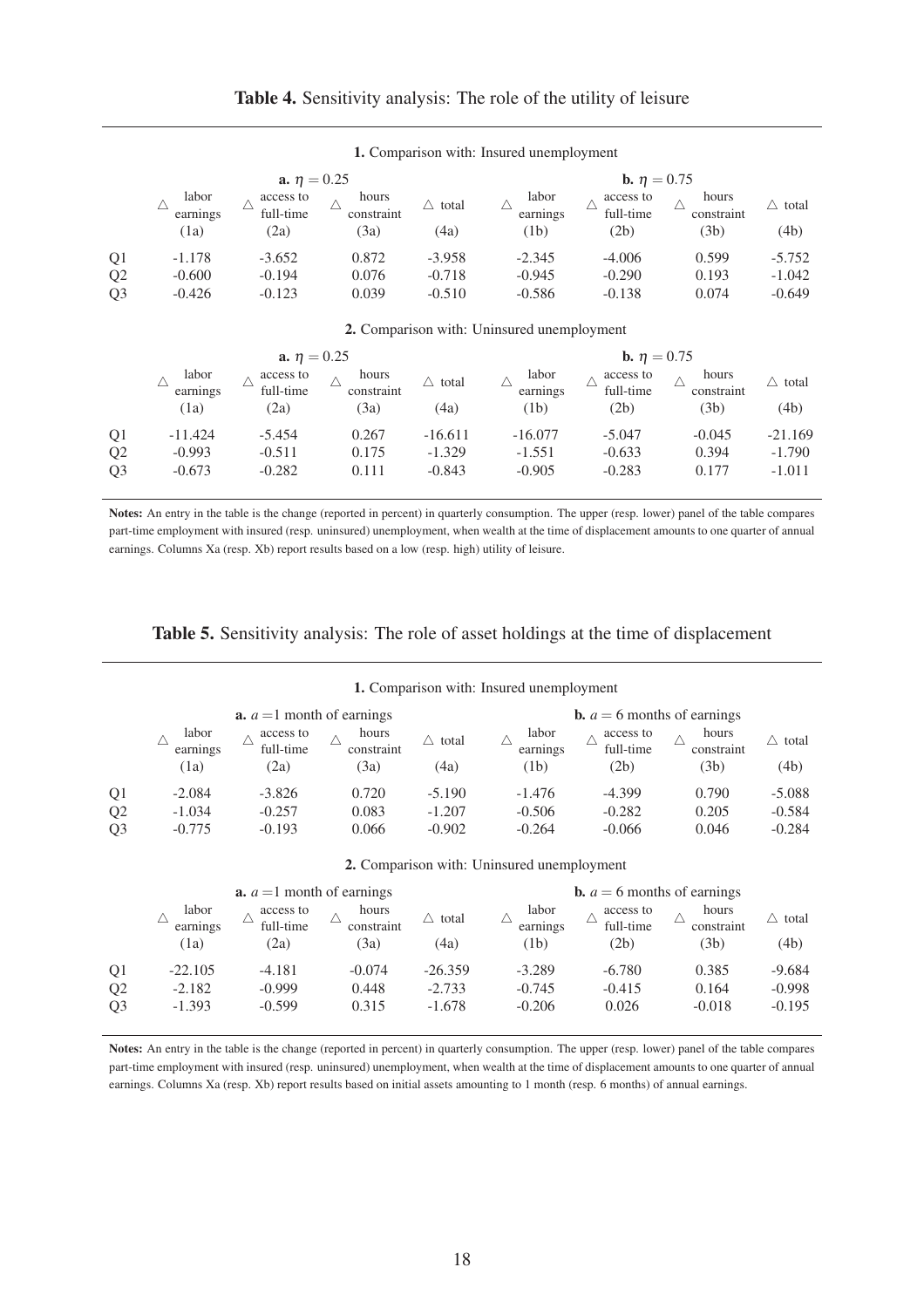## 6 Conclusion

In this paper, we analyze the short-run welfare implications of spells of involuntary part-time work. The contribution is twofold. First, we provide empirical evidence on the availability and extent of public insurance against this labor market risk. We combine this evidence with other facts on involuntary part-time work to obtain a stylized characterization of this risk. Second, we use this characterization to inform an incomplete-market, job-search model wherein spells of involuntary part-time work coexist with unemployment spells.

We find that spells of involuntary part-time work entail lower welfare losses compared to unemployment spells, and that this difference is largely accounted for by the higher probability of returning to full-time work enjoyed by part-time workers. Hence, to compare the two labor market risks it is not enough to make a static comparison between the effective loss of income experienced by full-time workers on moving to involuntary part-time work and unemployment. Spells of involuntary part-time work are shorter than unemployment spells, and many workers return to full-time employment with their previous employer.

To obtain a complete macroeconomic understanding of this phenomenon, future work should investigate the employers' perspective on the substitution between involuntary part-time work and unemployment, both theoretically and empirically. That knowledge is key to inform the assessment of current income insurance programs in the U.S. labor market, especially in an environment where involuntary part-time employment is becoming more common.

## References

- Daniel Aaronson and Eric French. The effect of part-time work on wages: Evidence from the Social Security rules. *Journal of Labor Economics*, 22(2):329–252, 2004.
- Atila Abdulkadiroğlu, Burhanettin Kuruşçu, and Ayşegül Şahin. Unemployment insurance and the role of self-insurance. *Review of Economic Dynamics*, 5(3):681–703, 2002.
- Katharine G Abraham and Susan N Houseman. Short-time compensation as a tool to mitigate job loss? Evidence on the US experience during the recent recession. *Industrial Relations: A Journal of Economy and Society*, 53(4):543–567, 2014.
- Daron Acemoglu and Robert Shimer. Productivity gains from unemployment insurance. *European Economic Review*, 44(7):1195–1224, 2000.
- Garry F Barrett and Denise J Doiron. Working part time: By choice or by constraint. *Canadian Journal of Economics*, 34(4):1042–1065, 2001.
- David G Blanchflower and Andrew T Levin. Labor market slack and monetary policy. *NBER Working Paper 21094*, 2015.
- Daniel Borowczyk-Martins and Etienne Lalé. Employment adjustment and part-time jobs: The U.S. and the U.K. in the Great Recession. *IZA Discussion Paper 9847*, March 2016a.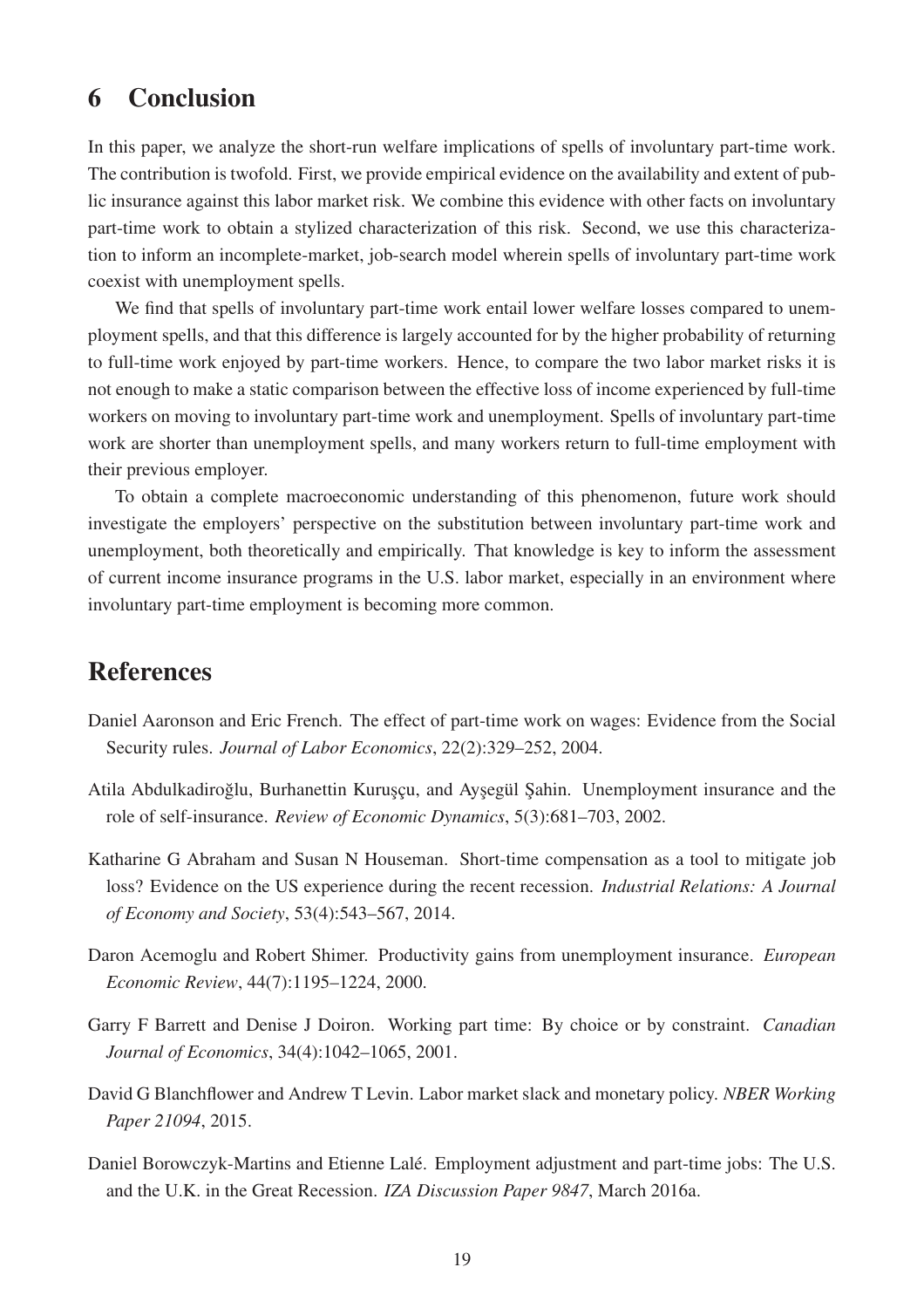- Daniel Borowczyk-Martins and Etienne Lalé. How bad is involuntary part-time work? *IZA Discussion paper 9775*, January 2016b.
- Daniel Borowczyk-Martins and Etienne Lalé. The rise of part-time employment. *Sciences Po Discussion paper 2016-04*, April 2016c.
- Helge Braun and Björn Brügemann. Welfare effects of short-time compensation. *IZA Discussion Paper 8597*, 2014.
- Kenneth Burdett and Randall Wright. Unemployment insurance and short-time compensation: The effects on layoffs, hours per worker, and wages. *Journal of Political Economy*, 97(6):1479–96, 1989.
- Tomaz Cajner, Dennis Mawhirter, Christopher Nekarda, and David Ratner. Why is involuntary parttime work elevated? *FEDS Notes*, 2014.
- Maria E Canon, Marianna Kudlyak, Guannan Luo, and Marisa Reed. Flows to and from working part time for economic reasons and the labor market aggregates during and after the 2007-09 recession. *FRB Economic Quarterly*, 2Q:87–111, 2014.
- Christopher D Carroll and Andrew A Samwick. How important is precautionary saving? *The Review of Economics and Statistics*, 80(3):410–419, 1998.
- Michael WL Elsby, Bart Hobijn, and Ayşegül Şahin. On the importance of the participation margin for labor market fluctuations. *Journal of Monetary Economics*, 72:64–82, 2015.
- William E Even and David A Macpherson. The affordable care act and the growth of involuntary part-time employment. *IZA Discussion Papers no. 9324*, 2015.
- Javier Fernández-Blanco. Labor market equilibrium with rehiring. *International Economic Review*, 54(3):885–914, 2013.
- Shigeru Fujita and Giuseppe Moscarini. Recall and unemployment. *Federal Reserve Bankof Philadelphia Working Paper 14-03/R*, 2015.
- Pierre-Olivier Gourinchas and Jonathan A Parker. Consumption over the life cycle. *Econometrica*, 70(1):47–89, 2002.
- Jonathan Gruber. The consumption smoothing benefits of unemployment insurance. *The American Economic Review*, 87(1):192–205, 1997.
- Gary D. Hansen and Ayse Imrohoroglu. The role of unemployment insurance in an economy with liquidity constraints and moral hazard. *Journal of Political Economy*, 100(1):118–42, 1992.
- Jonathan Heathcote, Kjetil Storesletten, and Giovanni L Violante. Quantitative macroeconomics with heterogeneous households. *Annual Review of Economics*, 1(1):319–354, 2009.
- Barry T Hirsch. Why do part-time workers earn less? The role of worker and job skills. *Industrial & Labor Relations Review*, 58(4):525–551, 2005.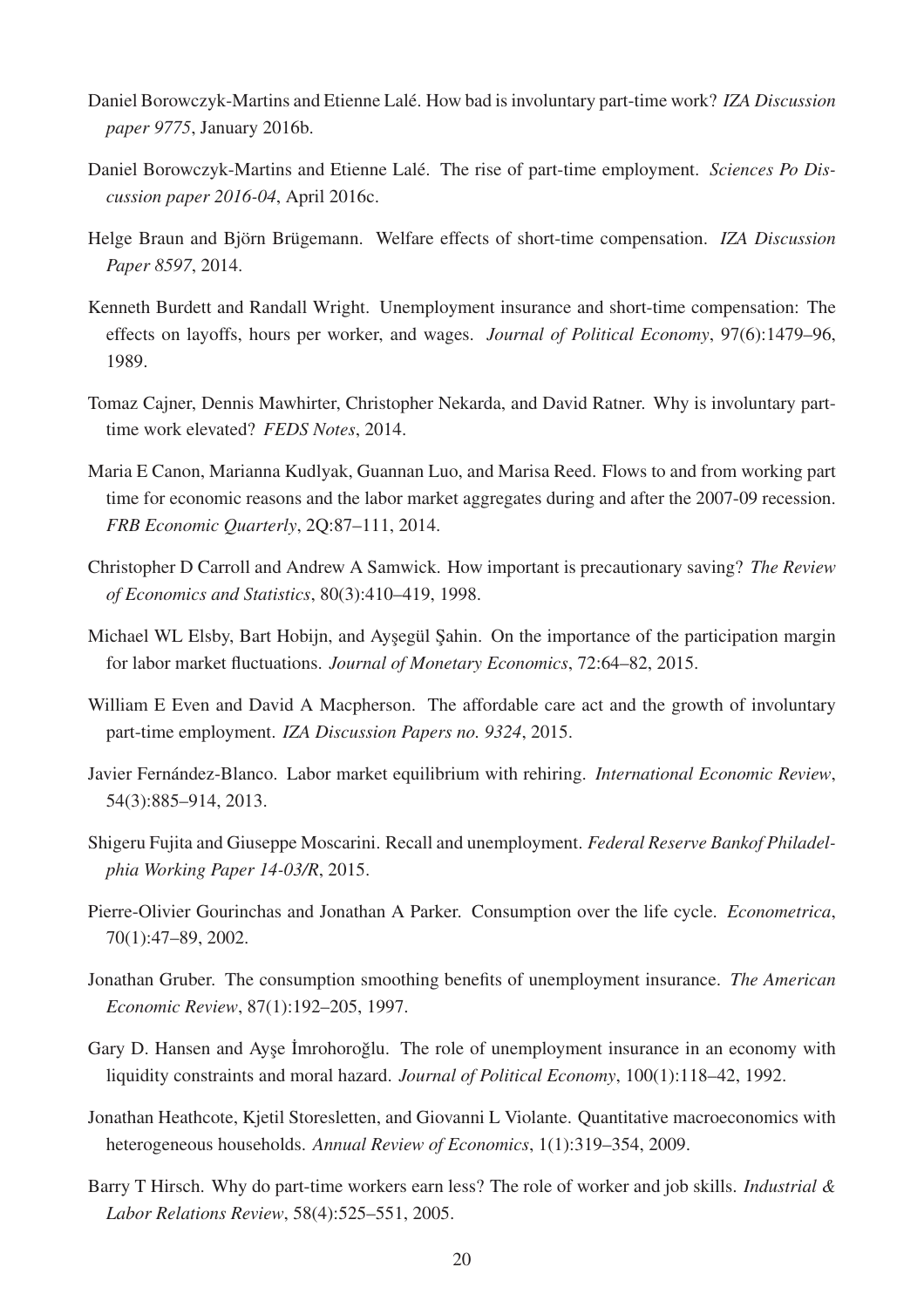- Andreas Hornstein, Marianna Kudlyak, and Fabian Lange. Measuring resource utilization in the labor market. *FRB Economic Quarterly*, 100(1):1–21, 2014.
- Greg Kaplan and Giovanni L Violante. A model of the consumption response to fiscal stimulus payments. *Econometrica*, 82(4):1199–1239, 2014.
- Per Krusell, Toshihiko Mukoyama, and Ayşegül Şahin. Labour-market matching with precautionary savings and aggregate fluctuations. *Review of Economic Studies*, 77(4):1477–1507, 2010.
- Thomas Le Barbanchon. Optimal partial unemployment insurance: Evidence from bunching in the U.S. *Mimeo, Bocconi University*, January 2016.
- Austin Nichols and Jesse Rothstein. The earned income tax credit. *Economics of Means-Tested Transfer Programs in the United States, Robert A. Moffitt, ed.*, (forthcoming), 2015.
- OECD. Benefit systems and work incentives. *OECD Indicators*, 2007.
- Robert Shimer. Reassessing the ins and outs of unemployment. *Review of Economic Dynamics*, 15 (2):127–148, 2012.
- Leslie S Stratton. Are "involuntary" part-time workers indeed involuntary? *Industrial & Labor Relations Review*, 49(3):522–536, 1996.
- US-DOL. *Chapter 3: Monetary Entitlement*, pages pp. 17–20. 2015a. http://www. unemploymentinsurance.doleta.gov/unemploy/pdf/uilawcompar/2015/monetary.pdf.
- US-DOL. *Chapter 4: Extensions and Special Programs*, pages pp. 9–11. 2015b. http://www. unemploymentinsurance.doleta.gov/unemploy/pdf/uilawcompar/2015/special.pdf.
- Robert Valletta and Leila Bengali. What's behind the increase in part-time work? *FRBSF Economic Letter*, 24, 2013.
- Robert Valletta, Leila Bengali, and Catherine van der List. Cyclical and market determinants of involuntary part-time employment. *Federal Reserve Bank of San Francisco Working Paper 2015- 19*, December 2015.
- Janet L Yellen. Labor market dynamics and monetary policy. *Remarks given at the Federal Reserve Bank of Kansas City Economic Symposium, Jackson Hole, Wyoming, August 22*, 2014.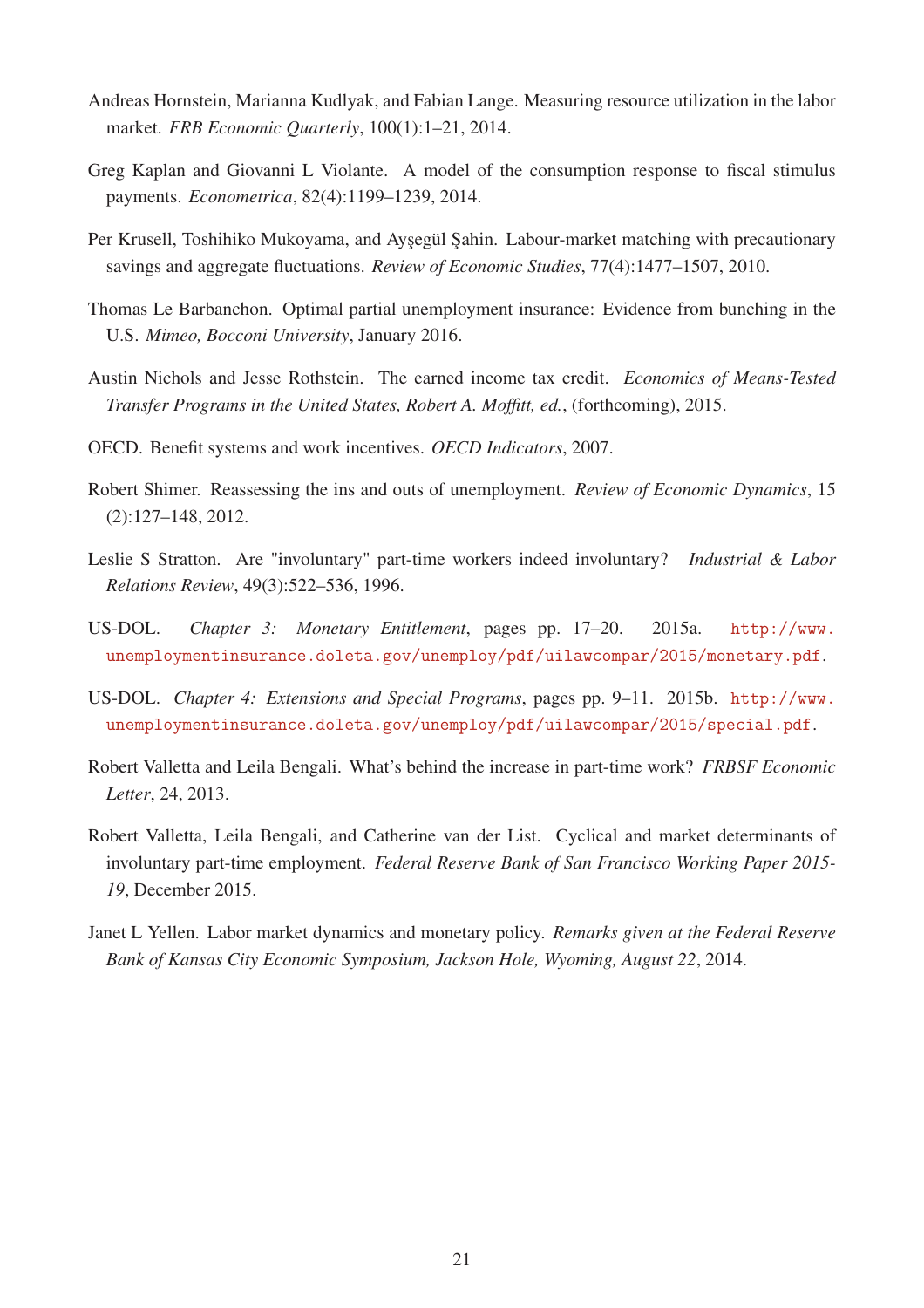## A U.S. Institutions and Policies

In this appendix, we review the public insurance programs in the U.S. that are relevant for our topic. There are three programs that may provide some degree of income insurance to workers in involuntary part-time employment. Below we report results from our own empirical analysis and academic research on the scope, eligibility and take-up of these programs.<sup>23</sup> We evaluate that these programs are unlikely to cover the majority of workers undergoing spells of involuntary part-time work.

#### A.1 Partial Unemployment Insurance

All U.S. states offer some form of partial unemployment insurance (UI) benefits. This program is part of the state's UI system and aims to provide income insurance to individuals who are either parttime employed but looking for a full-time job, or individuals in short-time work. The basic eligibility requirements are the same as those for (full-time) unemployment insurance: workers must search and be available for full-time work, have accumulated enough employment in the past and be unemployed (partially or fully) at the time of the claim due to no fault of their own. Additional requirements vary by state. In most states eligible individuals must work less than a full-time workweek and earn below their weekly benefit amount (WBA) plus some disregard amount. The WBA is the amount of weekly unemployment benefits the individual is entitled to if he is fully unemployed. The partially unemployed worker's benefits are calculated differently in each state, but usually correspond to the difference between the WBA and the labor income earned in excess of the disregard level.<sup>24</sup>

While the description above may suggest that partial UI is an effective income insurance mechanism for individuals who undergo spells of involuntary part-time work, in practice this does not seem to be the case. To assess the coverage of this program, we collect state-level data on the amount of benefits effectively paid in partial and full unemployment insurance published by the Employment and Training Administration of the U.S. Department of Labor (DOLETA).<sup>25</sup> By linking this data to time series of stocks of unemployed and involuntary part-time workers, we obtain estimates of the UI amounts (in dollars) paid monthly per unemployed and involuntary part-time worker.<sup>26</sup>

The results are reported in Figure A1. The dashed line denotes the UI amount paid per unemployed worker.<sup>27</sup> It averages at 315 dollars over the sample period. The solid line depicts the amount paid per involuntary part-time worker, which is much lower: the average over the period is 18 dollars. It also clear that its cyclical component is considerably less salient compared to the dashed line. These observations suggest that the coverage provided by partial UI is limited and that involuntary part-time workers receive little income from this program.

This finding may seem somewhat surprising. We conjecture that workers who are experiencing short-time work at their employer (the bulk of the stock of involuntary part-time workers) have lit-

<sup>&</sup>lt;sup>23</sup>Our series span the period from January 1986 onwards. We were unable to find any information about claims for short-time compensation schemes before 1986.

<sup>&</sup>lt;sup>24</sup>See US-DOL  $[2015a]$  for further details.

<sup>25</sup>Available at http://oui.doleta.gov/unemploy/. The amount paid in partial unemployment insurance corresponds to the total value of benefits paid to individuals who earn above the state's disregard level.

<sup>&</sup>lt;sup>26</sup>We estimate the number of involuntary part-time workers in each state and month by combining the monthly files of the CPS with the March CPS following the correction procedure developed in Borowczyk-Martins and Lalé [2016c].

 $^{27}$ Both series are expressed in constant 2009 prices based on the Personal Consumption Expenditures Price Index.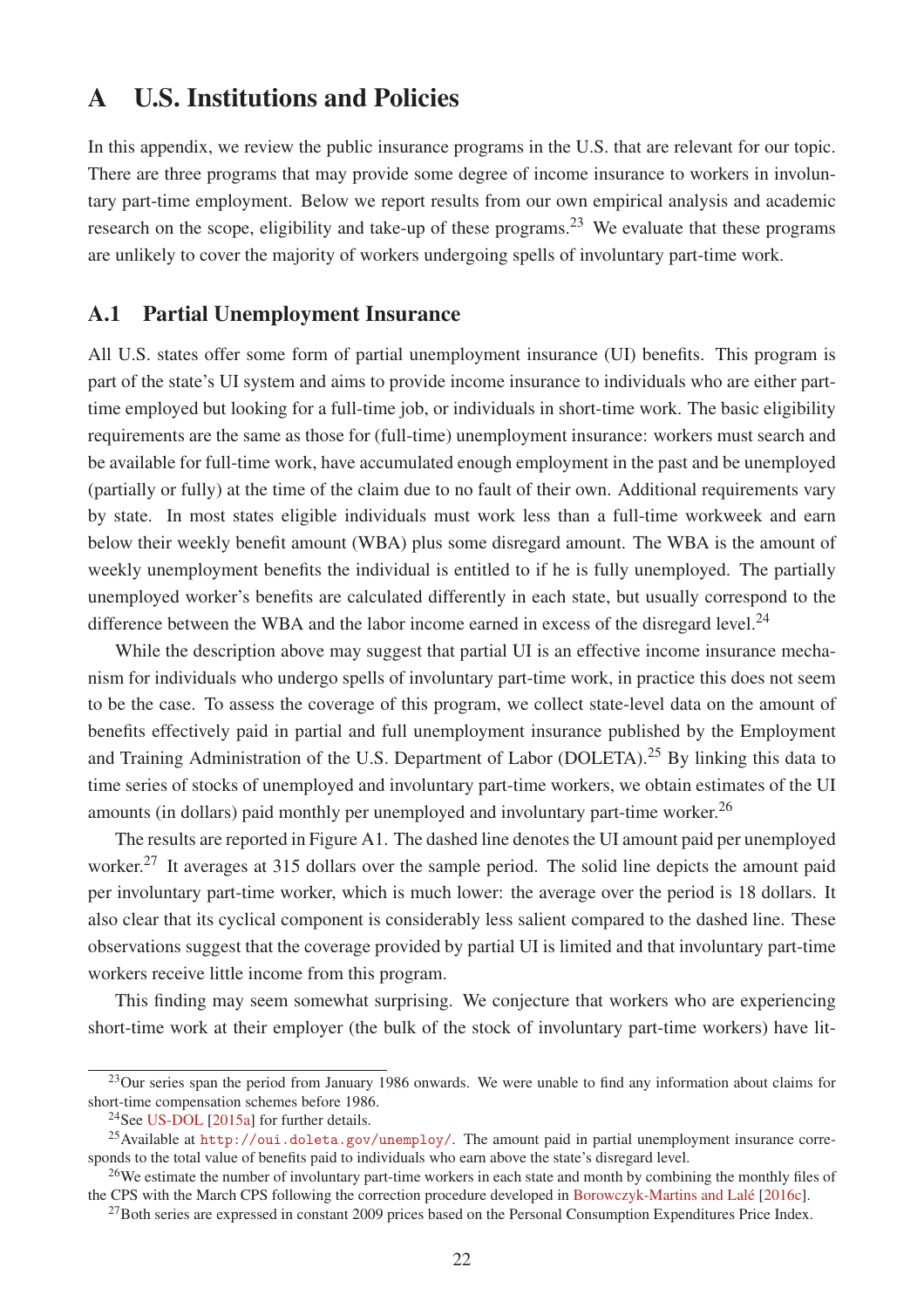

Figure A1. UI amounts paid per involuntary part-time worker and per unemployed Notes: Authors' calculations based on DOLETA data on amounts paid in UI (in constant 2009 dollars) and CPS data on worker stocks. Seasonally adjusted and MA-filtered data. Gray-shaded areas indicate NBER recession periods.

tle incentives to claim partial UI. In this regard, Le Barbanchon [2016]'s analysis offers interesting insights based on a case-study of the utilization of this insurance mechanism in four states of the U.S. (Idaho, Louisiana, Missouri and New Mexico) during the late 1970s and early 1980s. He provides a detailed account of partial UI rules in those states during that period, as well as descriptive statistics using data from the Continuous Wage and Benefit History (CWBH) project. He finds that eligibility of individuals on short-time work on their current employer is conditional on the presentation of an employer-certified reduction in hours worked. In addition, in his sample the share of total weeks claimed as partial unemployment is small (respectively 17.6, 6.7, 2.5 and 8.5% in Idaho, Louisiana, Missouri and New Mexico) and reduced hours represent a small share of total partial UI claims (15.7% of the total of weeks claimed as partial UI).<sup>28</sup> Although it is not possible to extrapolate Le Barbanchon [2016]'s findings to our sample, we conjecture that short-time workers face several hurdles (at the UI agency or at their employers), which prevents them from effectively claiming partial UI benefits.

#### A.2 Short-Time Compensation Schemes

A number of states in the U.S. run short-time compensation (STC) schemes (also known as worksharing plans). Under this program workers whose employers obtain approval from the UI agency to implement a work-sharing plan are entitled to UI benefits. The amount of benefits is prorated based

<sup>&</sup>lt;sup>28</sup>See table 3 and footnote 17 of Le Barbanchon [2016]. As Le Barbanchon explains, the reason why the share of partial UI weeks is so elevated in Idaho is that workers are considered partial claimants if they earn up to 1.5 times their weekly benefit amount.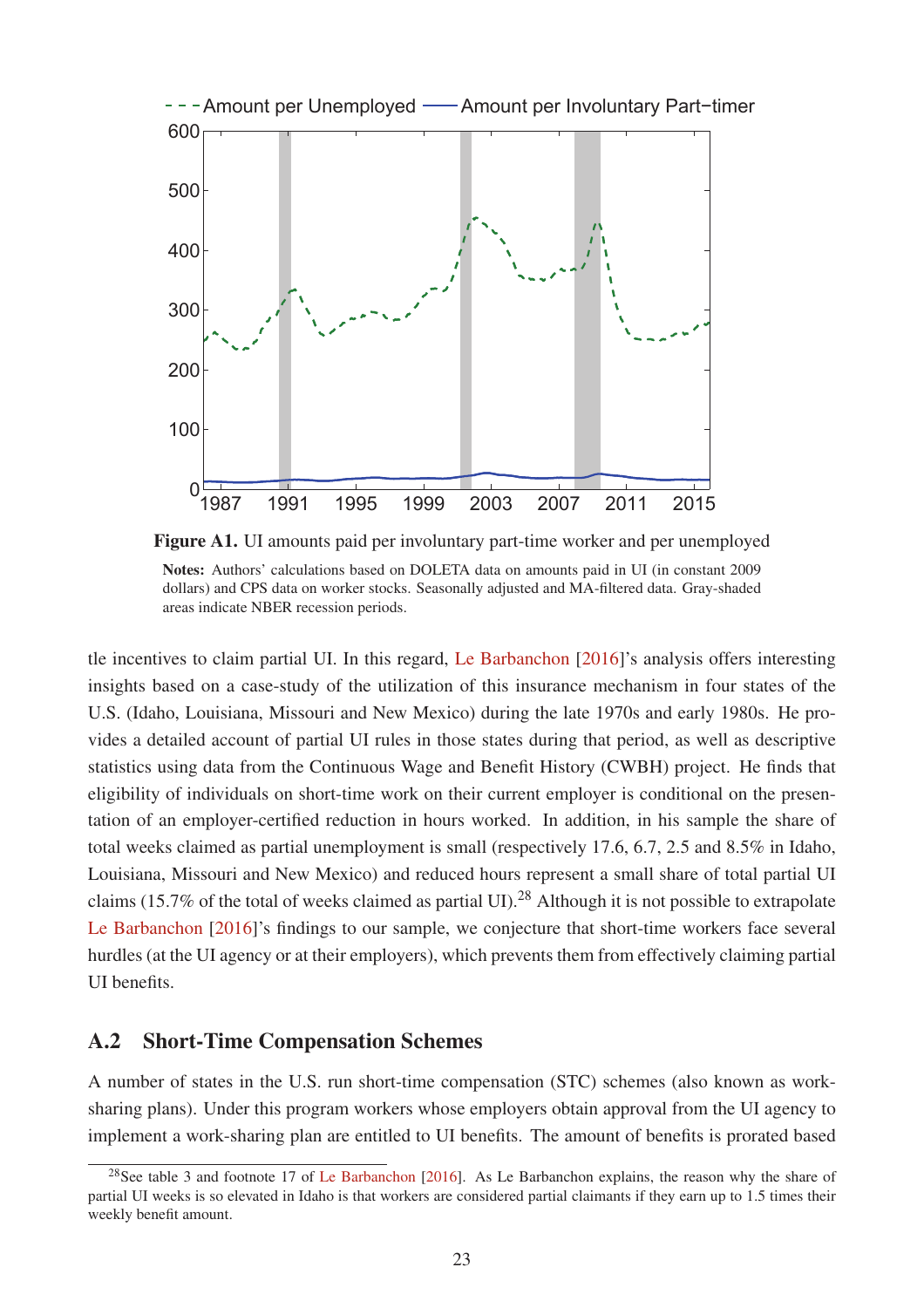

Figure A2. Fraction of STC claims among involuntary part-time workers in selected states Notes: Authors' calculations based on monthly STC claim data from DOLETA and worker stocks data from the CPS. Seasonally adjusted and MA-filtered data. Gray-shaded areas indicate NBER recession periods.

on the reduction in hours. Thus, while partial UI formulas are based on workers' earnings, STC rules are based on hours worked. STC schemes may be used for workers whose hours have been reduced by between 10% and a maximum determined by state law, which has to be below 60%. The maximum duration for benefit reception is between six and twelve months, and they have a similar effect on employers' tax rates as unemployment benefits paid to laid-off workers.<sup>29</sup>

In practice, the scope of income insurance provided by STC schemes in the U.S. context is quite limited. To see this, we use data from the DOLETA and compare the number of STC claims to the number of involuntary part-time workers in the  $17$  states that run STC programs.<sup>30</sup> As shown in Figure A2, the fraction of involuntary part-time workers who receive STC is remarkably low, at 0.01 on average over the sample period. Abraham and Houseman [2014] report similarly small take-up rates. They also report that even in states that adopted STC schemes during the Great Recession and its aftermath, take-up rates remain close to zero.

To provide a basis for comparison, we compute the ratio of UI claims to the number of unemployed individuals in states with STC schemes.<sup>31</sup> As is well known, there is substantial heterogeneity in the take-up for UI benefits across states.<sup>32</sup> However, even in states with low take-up rates, the ratio of UI

 $29$ According to Abraham and Houseman [2014], some states impose surcharges on employers, and even prohibit employers with negative balances in their unemployment insurance accounts from implementing a short-time compensation plan. See US-DOL [2015b] for further details.

<sup>30</sup>The data are available at http://www.dol.gov/.

<sup>31</sup>We use weekly claims data available at: http://www.workforcesecurity.doleta.gov/unemploy/finance. asp. Data on unemployment at the state level come from the Local Area Unemployment Statistics of the Bureau of Labor Statistics; see http://www.bls.gov/lau/.

<sup>&</sup>lt;sup>32</sup>Take-up rates are also heterogeneous for STC schemes. Abraham and Houseman [2014] report that STC schemes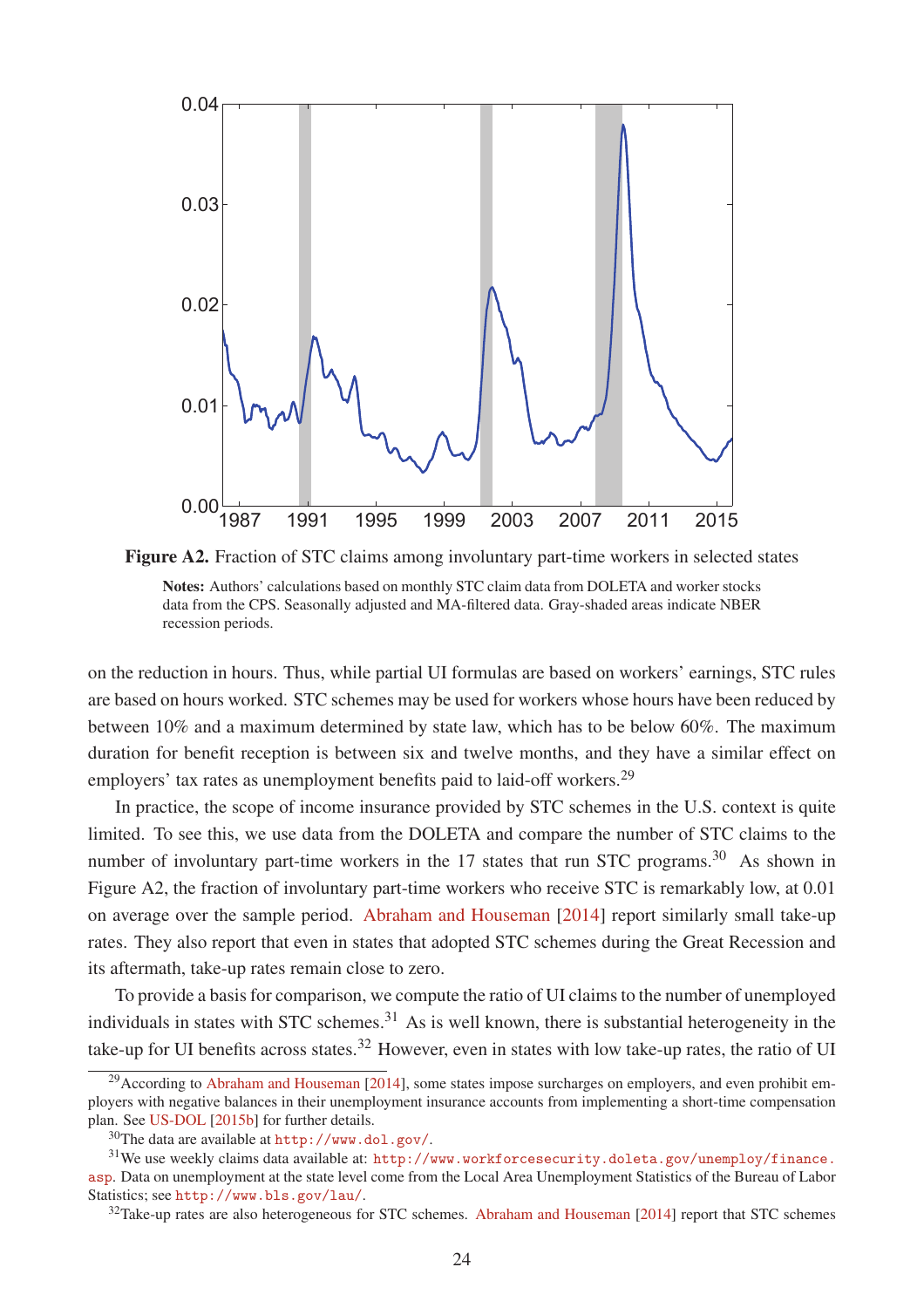



claims to the number of unemployed individuals is much higher than the ratios displayed in Figure A2. This is shown in the table below:

| Arizona     | 0.23 | Kansas          | 0.32 | Oregon       | 0.42 |
|-------------|------|-----------------|------|--------------|------|
| Arkansas    | 0.39 | Maryland        | 0.32 | Rhode Island | 0.48 |
| California  | 0.38 | Massachusetts   | 0.50 | Texas        | 0.23 |
| Connecticut | 0.48 | Minnesota       | 0.38 | Vermont      | 0.49 |
| Florida     | 0.23 | <b>Missouri</b> | 0.33 | Washington   | 0.40 |
| Iowa        | 0.37 | New York        | 0.39 |              |      |

On average the ratio of UI claims to the number of unemployed workers in those 17 states is 0.34.

### A.3 The Earned Income Tax Credit

Our description of the Earned Income Tax Credit (EITC) is more succinct because it is well known and extensively studied compared to partial UI and STC programs (see Nichols and Rothstein [2015] and references therein). The EITC is an in-work benefit program that provides income support to individuals based on their income and their family's structure and income. Eligibility is determined by the presence of qualifying children in the household, positive labor earnings below a certain threshold (for example, 50,000 dollars per year for a family with two children) and a maximum threshold

are most popular in the state of Rhode Island, where the Department of Labor and Training has widely advertised this program.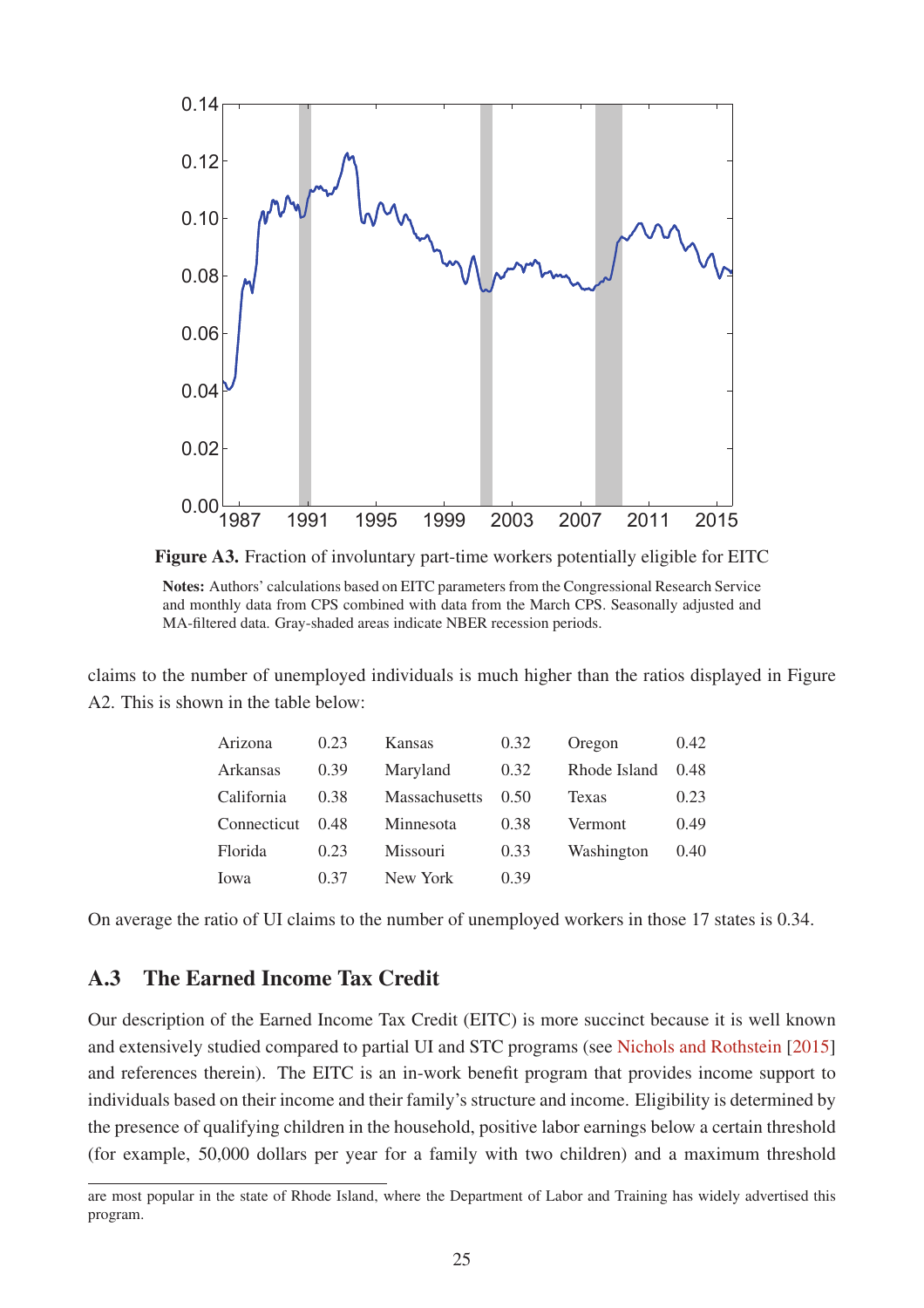of non-labor income (which is lower than the labor income threshold). According to Nichols and Rothstein [2015], single parents with no children are unlikely to receive any or very small amounts, and families without children receive much lower benefits.

To estimate the fraction of involuntary part-time workers who are eligible to the EITC, we combine information from the Congressional Research Service with data from the annual demographic supplement files of the Current Population Survey (March CPS).<sup>33</sup> We compare household income to the maximum phase-out income level of the EITC to compute the share of individuals potentially eligible in groups stratified by family structure and marital status.<sup>34</sup> These estimates are then matched to data from the monthly CPS.

The results are displayed in Figure A3. We find that, on average over the past three decades, the fraction of involuntary part-time workers who are eligible to the EITC is only 0.08 . Due to differences in demographic characteristics, the corresponding number for the whole labor force is slightly higher at 0.11. Both figures are consistent with the actual EITC coverage.

## B Auxiliary information

In this appendix, we give details on our parameter choices for transition probabilities (B.1), hours worked and earnings (B3) and asset holdings (B.3).

#### B.1 Measurement of Transition Probabilities

We estimate transition probabilities using the monthly files of the CPS after its re-design (from 1994 until 2015). For completion, we classify workers in five labor market states: full-time work (*F*), parttime work, voluntary (*V*) or not (*I*), unemployment (*U*) and non-participation (*N*). Formally, labor market stocks in period *t* are stacked in vector

$$
\mathbf{s}_t = \left[ \begin{array}{cccc} F & V & I & U & N \end{array} \right]_t' \tag{15}
$$

As is standard, we characterize the dynamics of *s<sup>t</sup>* by means of a first-order discrete-time Markov chain model. Its evolution is governed by:  $s_t = M_t s_{t-1}$ , where  $M_t$  is a matrix the elements of which are transition probabilities  $p(i \rightarrow j)$  between labor market states *i* and *j*. These probabilities satisfy  $\sum_{i} p(i \rightarrow j) = 1$  for any *i* and are the main ingredient of our empirical analysis.

To obtain our estimates, we first link CPS respondents in four consecutive months using household and personal identifiers from the non-rotation groups as well as an age/sex/race filter. Second, we correct transitions between voluntary  $(V)$  and involuntary  $(I)$  part-time work, as well transitions between non-participation (*N*) and unemployment (*U*), both of which appear spuriously common in the raw data. This approach was suggested by Elsby et al. [2015]; see Appendix A.4 in BML16c for

 $33$ From www.crs.gov, we retrieve information on the maximum phase-out income level in each year for childless adults, for families with one child, families with two children and families with three or more children.

<sup>&</sup>lt;sup>34</sup>In the March CPS, we use information on total household income and money received from energy subsidies and food stamps. In each group circumscribed by family structure and marital status, we estimate the proportion of households with income below the maximum phase-out income level of the EITC of the corresponding year.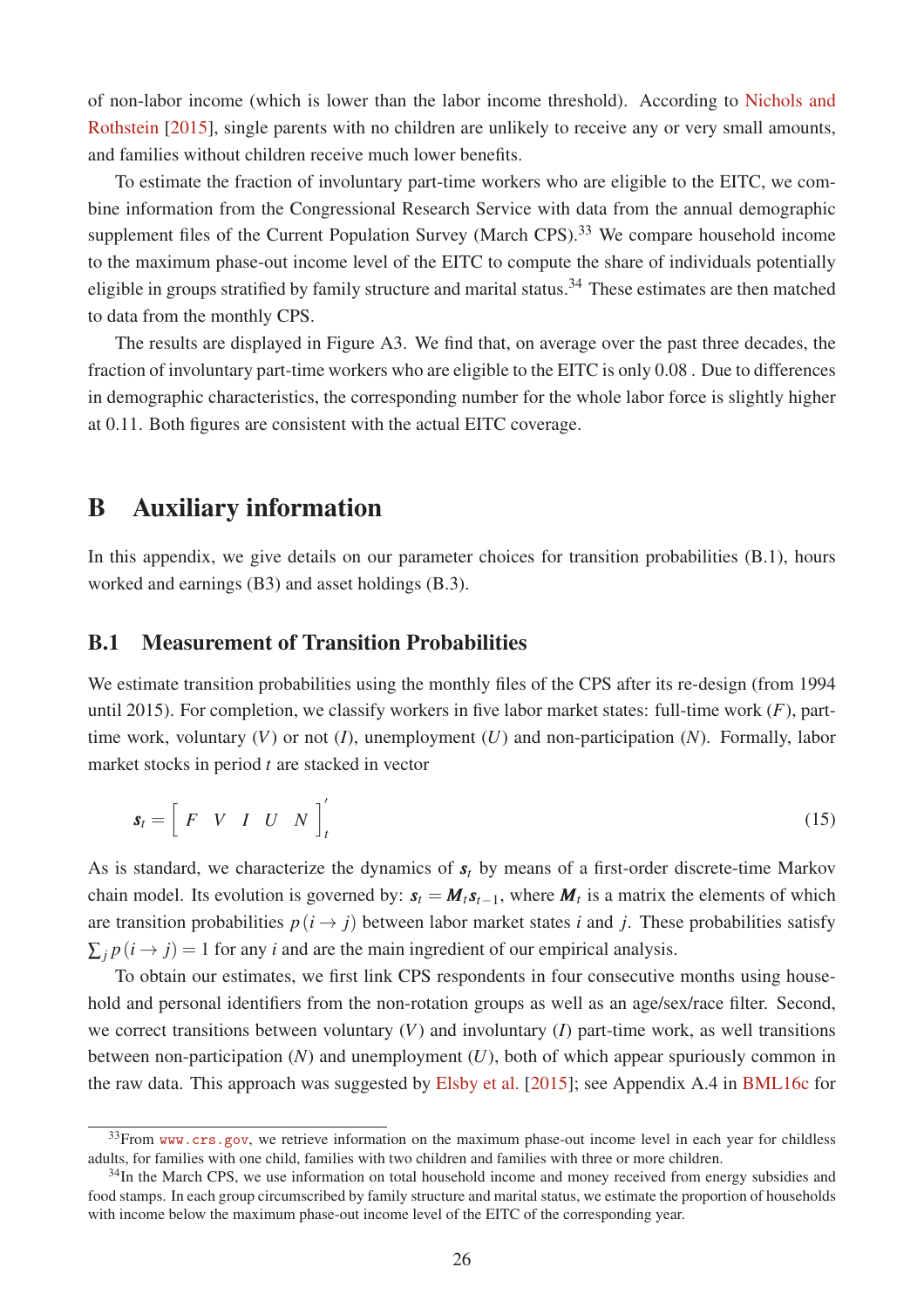further details. Third, we adjust the time series to control for seasonality. Fourth, we correct the time series of labor market flows for margin error, so as to reconcile them with the time series of labor market stocks. Last, we correct transition probabilities to account for time-aggregation bias (Shimer, 2012). All reported results are based on the adjusted series.

| Involuntary part-time<br>employment |      |                            | Unemployment |  |  |  |
|-------------------------------------|------|----------------------------|--------------|--|--|--|
| $p(I \rightarrow F)$                | 28.5 | $p(U \rightarrow F)$       | 15.3         |  |  |  |
| $p(I \rightarrow V)$                | 16.0 | $p(U \rightarrow V)$       | 5.96         |  |  |  |
| $p(I \rightarrow U)$                | 10.0 | $p(U \rightarrow I)$       | 6.19         |  |  |  |
| $p(I \rightarrow N)$                | 2.72 | $p(U \rightarrow N)$       | 9.06         |  |  |  |
| $\sum_{j\neq I} p(I \to j)$         | 57.3 | $\sum_{j\neq U} p(U\to j)$ | 36.5         |  |  |  |

Table B1. Sample averages of monthly transition probabilities

Notes: Authors' calculations based on CPS data on non-married individuals without children for the period 1994m01–2015m12. All entries in the table are reported in percent.

As indicated in the text (Section 4), to maximize consistency between data and the assumptions of our model, we estimate transition probabilities for non-married individuals without children. Table B1 reports sample averages of transition probabilities for these workers in involuntary part-time employment (left panel) and unemployment (right panel). While these averages cover the whole period from 1994 until 2015, we exclude data from the Great Recession and its aftermath to parametrize the matrix  $\Pi$  of the model (equation (8)).

An important fact concerning the source of transitions between involuntary part-time and fulltime employment is that they take place overwhelmingly at the same employer. Table B2 illustrates this point with statistics on the share of transitions occurring at the same employer. For instance, we observe that 92% of transitions from full-time employment to involuntary part-time work ( $F \rightarrow I$ ) occur without a change in employer. It underscores our findings regarding the premium enjoyed by part-time workers in returning to full-time work.

Table B2. Transitions between full-time and involuntary part-time work

Share of transitions at the same employer

 $F \rightarrow I$  92.3  $I \rightarrow F$  88.3

Notes: Authors' calculations based on CPS data on non-married individuals without children for the period 1994m01–2015m12. All entries in the table are reported in percent.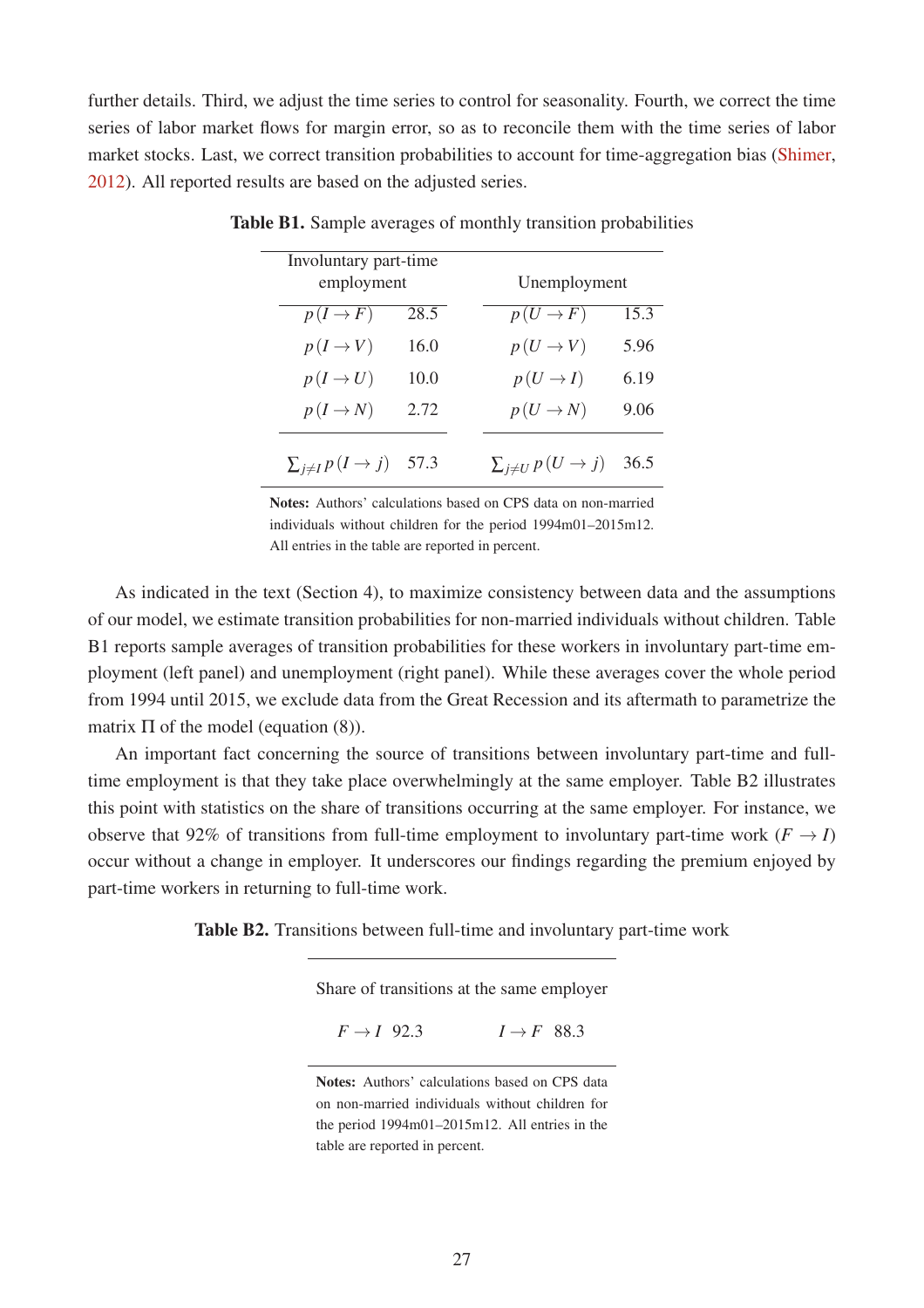#### B.2 Hours Worked and Earnings

Hours worked. Panel a. of Table B3 reports average and median (usual) hours worked in full-time, in overall part-time and in involuntary part-time jobs. The gap in hours worked is close to 50 percent when we compare full-time jobs with overall part-time jobs, and is reduced when we only consider involuntary part-time jobs. In a previous version of the model, we calibrated  $h_p$  and  $h_F$ under the assumption that the difference in hours is exactly 50 percent. The results were similar to those obtained under the current calibration, which selects the parameters to reproduce median hours worked in full-time and in involuntary part-time work.

Earnings. A detailed investigation of the wage penalty associated with involuntary part-time work is beyond the scope of the paper. In this subsection, we report results based on our own calculations, and that are very well-aligned with the findings from the literature on the part-time wage penalty (see footnote 35 below).

| a. Hours              | Male workers |              |             | Female workers |           |             |
|-----------------------|--------------|--------------|-------------|----------------|-----------|-------------|
|                       |              | Part-time    |             |                | Part-time |             |
|                       | Full-time    | Overall      | Involuntary | Full-time      | Overall   | Involuntary |
| Mean                  | 43.7         | 21.6         | 24.0        | 41.4           | 21.4      | 23.6        |
| Median                | 40.0         | 20.0         | 25.0        | 40.0           | 20.0      | 25.0        |
|                       |              |              |             |                |           |             |
| b. Earnings gap       |              | Male workers |             | Female workers |           |             |
| Overall part-time     | $-0.608$     | $-0.288$     | $-0.201$    | $-0.323$       | $-0.179$  | $-0.112$    |
|                       | (0.003)      | (0.003)      | (0.003)     | (0.002)        | (0.002)   | (0.002)     |
| Involuntary part-time | $-0.519$     | $-0.274$     | $-0.185$    | $-0.397$       | $-0.230$  | $-0.134$    |
|                       | (0.006)      | (0.006)      | (0.005)     | (0.004)        | (0.004)   | (0.004)     |
| Worker-level controls | N            | Y            | Y           | N              | Y         | Y           |
| Job-level controls    | N            | N            | Y           | N              | N         | Y           |

Table B3. Hours and earnings in overall part-time and involuntary part-time work

Notes: Authors' calculations based on CPS data, pooled outgoing rotation groups for the period 2001m12–2007m11. Panel a: Average and median hours worked in full-time, in overall part-time and in involuntary part-time employment. Panel b: Each entry is from a separate OLS regression of the log hourly earnings against a dummy for overall part-time work (first row) or involuntary part-time work (second row), and further controls at the worker-level (N/Y) and joblevel (N/Y). Standard errors in parentheses.

We pool data from the Outgoing Rotation Group of the CPS for the period  $2001m12-2007m11$ (that is, between the two recessions covered by our dataset). Our variable of interest is (the log of) hourly earnings (including usual amounts of overtime, tips, commissions, and bonuses) expressed in 2012 U.S. dollars, and trimmed at the bottom and top 1 percent of the distribution. We run several OLS regressions to estimate the penalty of overall part-time work and the penalty of involuntary part-time work only. As can be observed in panel b. of Table B3, there is a significant and large earnings penalty in the raw data (first column):  $-60.8\%$  ( $-32.3\%$ ) in overall part-time,  $-51.9\%$  ( $-39.7\%$ ) in involuntary part-time for men (women). In line with the existing literature, we also find that individual controls account for a large share of the observed differential, and that including job characteristics further reduces the difference in earnings. After accounting for (observed) individual and job characteristics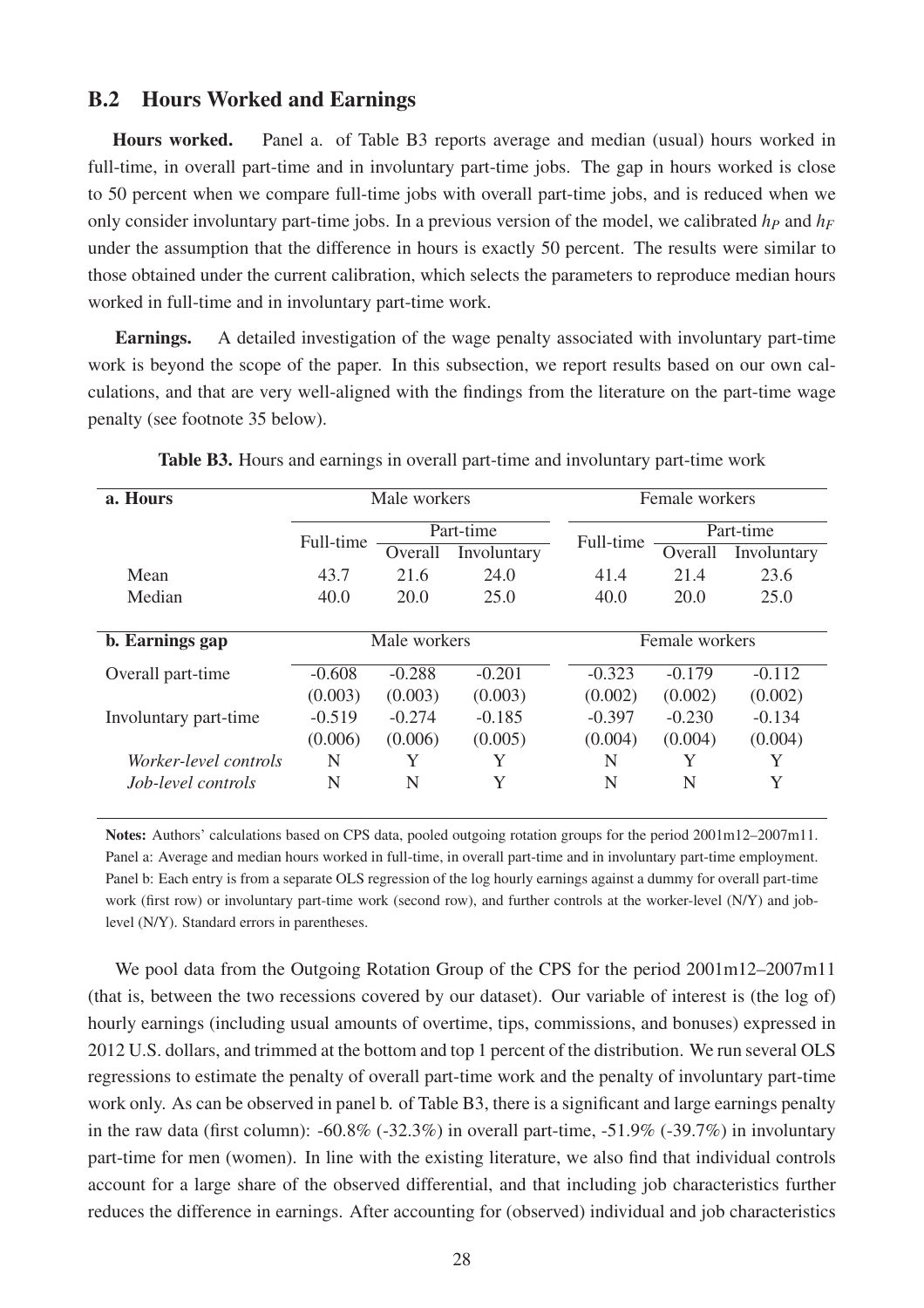(third column), the part-time penalty is between -20.1% and -18.5% for men, and between -13.4% and -11.2% for women, very similar to estimates reported in the literature.<sup>35</sup> In the calibrated model, we take the part-time wage penalty to be -15%, a figure well within the range of the estimates presented in Table B3.

#### B.3 Asset Holdings

We use data from the Panel Study of Income Dynamics (PSID) to compare *liquid* asset holdings to annual earnings.<sup>36</sup> These comparisons help us determine the relevant range of asset holdings used to conduct our numerical experiments.

Data. The data come from the supplemental wealth files to the PSID for the years 1984, 1989, 1994 and for every two years from 1999 to 2007. These files contain information on eight broad wealth categories at the family level. Those include: (i) the value of checking and savings accounts, money market funds, certificates of deposit, savings bonds, Treasury bills and other individual retirement accounts (IRAs; IRAs are asked separately beginning in 1999), (ii) the value of shares of stock in publicly-held corporations, mutual funds or investment trusts, including stocks in IRAs, (iii) the value of other investments in trusts or estates, bond funds, life insurance policies and special collections, (iv) the value of debts other than mortgages, such as credit cards, student loans, medical or legal bills, personal loans, (v) the net value of real estate other than the main home, (vi) the net value of vehicles or other assets "on wheels", (vii) the value of home equity, calculated as home value minus remaining mortgage and (viii) the net value of farm or business assets. We follow the study of precautionary savings by Carroll and Samwick [1998] and sum components (i), (ii) and (iii) to construct a variable measuring liquid assets.

The wealth files can be matched to the core file of the PSID, which provides socio-demographic and income data at the family level. We restrict the sample to observations from the non-poverty subsample of the PSID, with households heads aged 25 to 54 and with at least 12 years of schooling. The objective of these restrictions is to obtain a sample that is representative of a large population while being sufficiently homogeneous to resemble our framework, which features no ex ante heterogeneity.

Analysis. Table B4 reports the mean value of three variables: liquid assets, annual earnings, and the ratio of liquid assets to annual earnings. Notice that the third row shows the mean of this ratio, which is different from taking the ratio of the mean of the first two variables.

The picture conveyed by Table B4 is readily described. When looking at liquid assets, we find that these amount to around a quarter of households' annual earnings. This average value is not too sensitive to the ratios observed at the two ends of the spectrum. As noted in the main text (for instance in footnote 18), the figure is not unexpected in light of what the literature on precautionary savings documents. Table B4 motivates our focus on the trajectory of a worker who holds one quarter of annual earnings in savings to smooth out the shock of being separated from a full-time position.

<sup>&</sup>lt;sup>35</sup>Similar results are found in specifications that are arguably more immune to endogeneity biases; see Hirsch [2005] who uses the panel structure of the CPS, and Aaronson and French [2004] who use administrative data.

<sup>&</sup>lt;sup>36</sup>Our view is that less liquid assets do not resemble the asset that the worker accumulates in the model. Arguably, assets that cannot be liquidated without incurring a high transaction costs are less relevant to smooth out a temporary shocks to labor earnings.